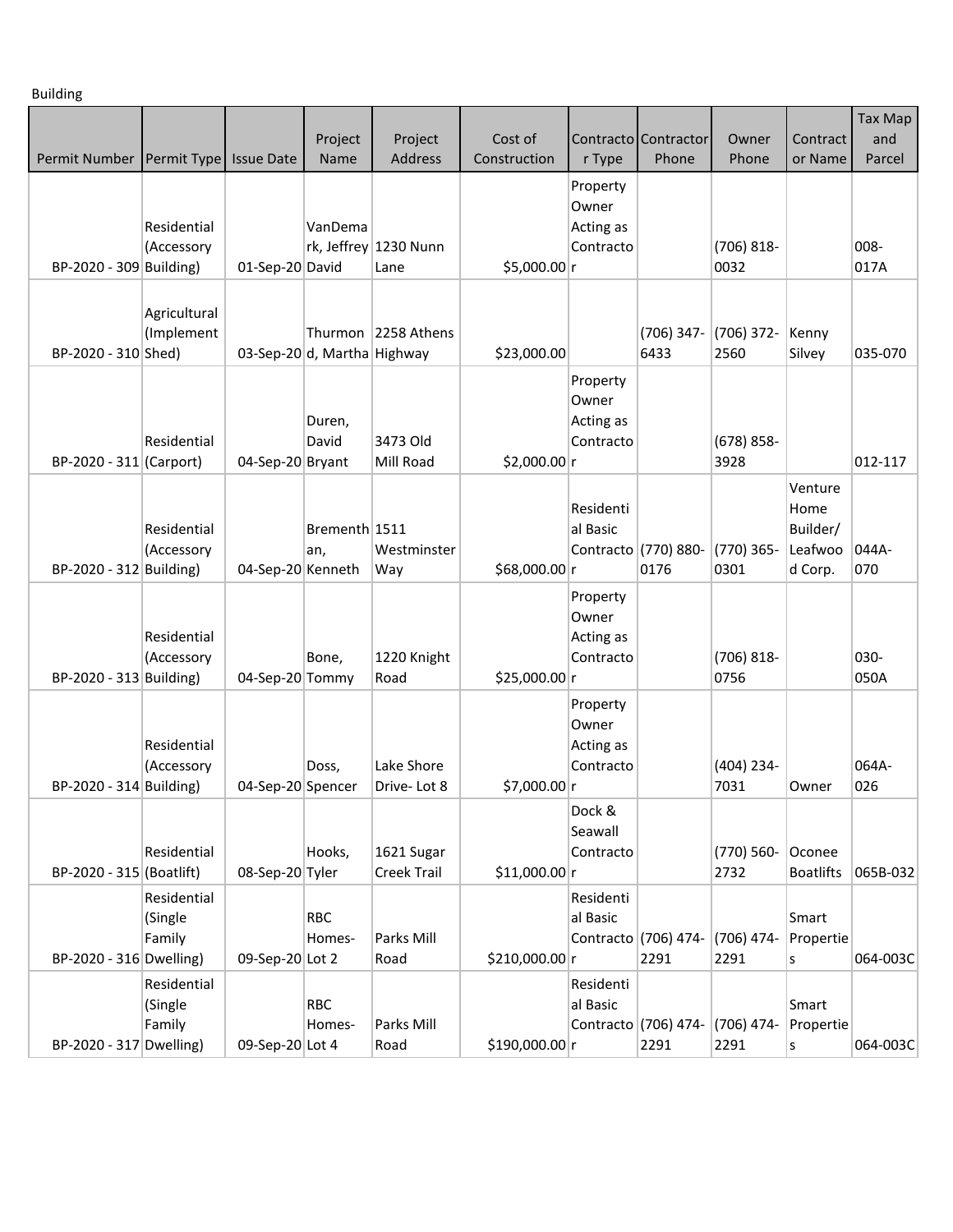|                           |              |                   |                              |                                 |                | Property<br>Owner |                              |                      |                            |                     |
|---------------------------|--------------|-------------------|------------------------------|---------------------------------|----------------|-------------------|------------------------------|----------------------|----------------------------|---------------------|
|                           | Residential  |                   | McGinnis,                    |                                 |                | Acting as         |                              |                      |                            |                     |
|                           | (Addition &  |                   |                              | Richard & 1080 Nunn             |                | Contracto         |                              | $(706)$ 318-         |                            | 008-                |
| BP-2020 - 318 Remodel)    |              | 09-Sep-20 Carol   |                              | Lane                            | \$450,000.00 r |                   |                              | 5853                 | Owner                      | 018A                |
|                           |              |                   |                              |                                 |                |                   |                              |                      |                            |                     |
|                           |              |                   |                              |                                 |                | Property          |                              |                      |                            |                     |
|                           |              |                   |                              |                                 |                | Owner             |                              |                      |                            |                     |
|                           | Residential  |                   | Jones,<br>Richard & Bostwick | 2160                            |                | Acting as         |                              |                      |                            |                     |
| BP-2020 - 319 Remodel)    | (Addition &  | 10-Sep-20 Juanita |                              | Hwy                             | \$6,500.00 r   | Contracto         |                              | (706) 342-<br>6197   | Owner                      | 027-034             |
|                           |              |                   |                              |                                 |                | Residenti         |                              |                      |                            |                     |
|                           | Residential  |                   |                              |                                 |                | al Basic          |                              |                      |                            |                     |
|                           | (Accessory   |                   | Pope,                        | 1140 2nd                        |                |                   | Contracto (770) 833-         |                      | Mike                       | 008A-               |
| BP-2020 - 320 Building)   |              | 10-Sep-20 Christy |                              | <b>Street</b>                   | \$42,500.00 r  |                   | 0108                         |                      | E'Dalgo                    | 058                 |
|                           |              |                   |                              |                                 |                |                   |                              |                      |                            |                     |
|                           | Residential  |                   |                              |                                 |                |                   |                              |                      | Spinks                     |                     |
|                           | (Single      |                   | <b>ZF</b>                    |                                 |                | General           |                              |                      | General                    |                     |
| BP-2020 - 321 Dwelling)   | Family       | 10-Sep-20 Road    | Cochran                      | Cochran<br>Road                 | \$170,000.00 r |                   | Contracto (404) 569-<br>6074 | $(404)$ 456-<br>0403 | Contracti 061-<br>ng, Inc. | 046AB               |
|                           |              |                   |                              |                                 |                |                   |                              |                      |                            |                     |
|                           |              |                   |                              |                                 |                | Property          |                              |                      |                            |                     |
|                           |              |                   |                              |                                 |                | Owner             |                              |                      |                            |                     |
|                           |              |                   | Thomaso                      | 1461                            |                | Acting as         |                              |                      |                            |                     |
|                           | Residential  |                   | n, James                     | Keencheefoo                     |                | Contracto         |                              | (706) 819-           |                            | 021-                |
| BP-2020 - 322 (Addition)  |              | 10-Sep-20 & Kathy |                              | nee Road                        | \$8,000.00 r   |                   |                              | 9779                 |                            | 115A                |
|                           |              |                   |                              |                                 |                | Residenti         |                              |                      |                            |                     |
|                           |              |                   | Alcovy                       |                                 |                | al Basic          |                              |                      | Alcovy                     |                     |
| BP-2020 - 323 Disturbance | Land         | 14-Sep-20 Lot 6   | <b>Builders-</b>             | 2451 Sandy<br><b>Creek Road</b> | \$0.00 r       |                   | Contracto (770) 527-<br>7053 | (770) 527-<br>7053   | Builders,<br>Inc.          | $025 -$<br>009G     |
|                           |              |                   |                              | 4520                            |                |                   |                              |                      |                            |                     |
|                           | Agricultural |                   | Folsom,                      | Brownwood                       |                |                   | (678) 858-                   |                      | Jason                      | 030-                |
| BP-2020 - 324 (Pole Barn) |              | 14-Sep-20 James   |                              | Road                            | \$20,000.00    |                   | 9800                         |                      | Howard                     | 018CA               |
|                           |              |                   |                              |                                 |                |                   |                              |                      |                            |                     |
|                           |              |                   |                              |                                 |                |                   |                              |                      |                            |                     |
|                           |              |                   |                              |                                 |                | Residenti         |                              |                      | <b>D&amp;D</b>             |                     |
|                           | Residential  |                   |                              |                                 |                | al - Light        |                              |                      | Develop                    |                     |
|                           | (Single      |                   |                              | Peppers                         |                | Company           |                              |                      | ment/                      |                     |
| BP-2020 - 325 Dwelling)   | Family       | 15-Sep-20 Jenny   | Hunter,                      | Road/<br>Gilbert Road           | \$185,000.00 r |                   | Contracto (706) 296-<br>5755 | (706) 474-<br>8340   | Doug                       | Kilpatrick 008-025Z |
|                           |              |                   |                              | 1701                            |                |                   |                              |                      |                            |                     |
|                           | Residential  |                   | Fendley,                     | Keencheefoo                     |                |                   |                              | $(678) 628 -$        |                            |                     |
| BP-2020 - 326 (Addition)  |              | 16-Sep-20 Bart    |                              | nee Road                        | \$4,000.00     |                   |                              | 2774                 | Owner                      | 021-110             |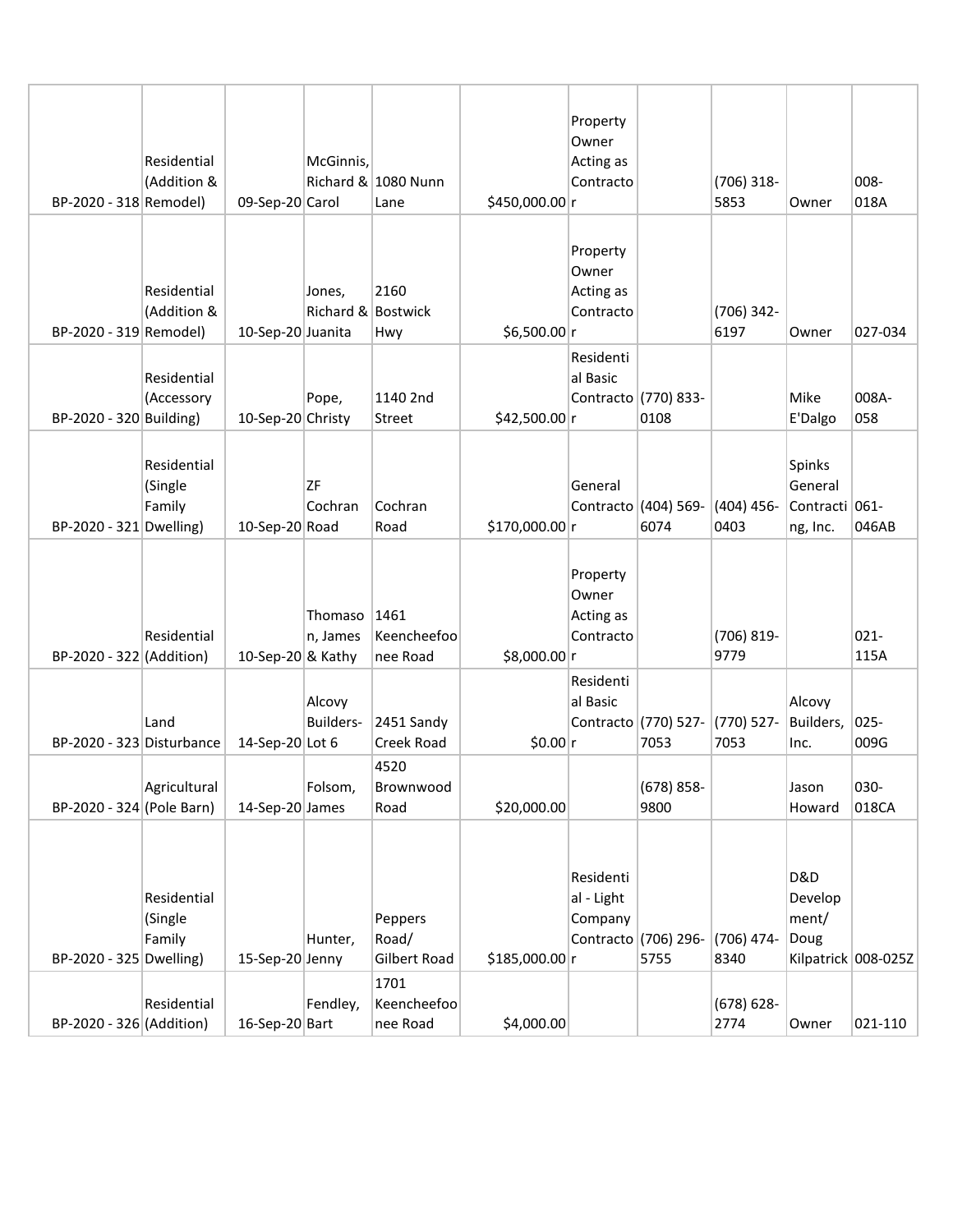| BP-2020 - 327 (Addition)    | Residential                      | 16-Sep-20 Brandon  | Pelfrey,                        | 1081<br>Rehoboth<br>Road               | \$5,000.00 r   | Property<br>Owner<br>Acting as<br>Contracto |                              | $(678) 878 -$<br>6987 |                                          | 006-055              |
|-----------------------------|----------------------------------|--------------------|---------------------------------|----------------------------------------|----------------|---------------------------------------------|------------------------------|-----------------------|------------------------------------------|----------------------|
| BP-2020 - 328 Dwelling)     | Residential<br>(Single<br>Family | 21-Sep-20 Christie | Ellis,                          | 1080<br>William & Preston Ford<br>Road | \$500,000.00 r | Property<br>Owner<br>Acting as<br>Contracto |                              | (706) 215-<br>2415    | Owner                                    | 002-019              |
| $BP-2020 - 329$ Relocation) | Residential<br>(Existing<br>Home | 21-Sep-20 Deborah  | Whitlock,<br><b>Thomas</b><br>& | Porter Road/<br>Bethany<br>Road        | \$29,000.00 r  | Property<br>Owner<br>Acting as<br>Contracto |                              | (706) 342-<br>0869    |                                          | 060-008B             |
| BP-2020 - 330 Building)     | Residential<br>(Accessory        | 22-Sep-20 Michelle | Watkins,<br>Ken &               | 1690<br>Deerwood<br>Drive              | \$10,827.00    |                                             | $(678)$ 342-<br>7000         | $(706) 818 -$<br>1148 | The<br><b>Building</b><br>Supersto<br>re | 019-<br>006HA        |
| BP-2020 - 331 Dwelling)     | Residential<br>(Single<br>Family | 22-Sep-20          |                                 | 1500 Knight<br>Road                    | \$400,000.00 r | Residenti<br>al Basic                       | Contracto (770) 318-<br>9427 | $(404) 444 -$<br>9016 | Tommy<br>Earnest,<br>Inc.                | 030-052C             |
| BP-2020 - 332 (Carport)     | Residential                      | 24-Sep-20 Judy P.  | Roberts,                        | 1081<br>Shepherd<br>Road               | \$15,000.00 r  | Property<br>Owner<br>Acting as<br>Contracto |                              | (770) 656-<br>1920    |                                          | 018-<br>020A         |
| BP-2020 - 333 Disturbance   | Land                             | 24-Sep-20 & Gina   |                                 | Ellis, Tony Parks Mill<br>Road         | \$0.00 r       | Property<br>Owner<br>Acting as<br>Contracto |                              | (770) 385-<br>9935    | Owner                                    | 051-089/<br>051-089Z |
| BP-2020 - 334 (Carport)     | Residential                      | 24-Sep-20 Tyler    | Nelson,<br>Stuart               | 1250 Binford<br>Road                   | \$30,000.00 r  | Property<br>Owner<br>Acting as<br>Contracto |                              | $(352) 514 -$<br>3067 |                                          | 049-016B             |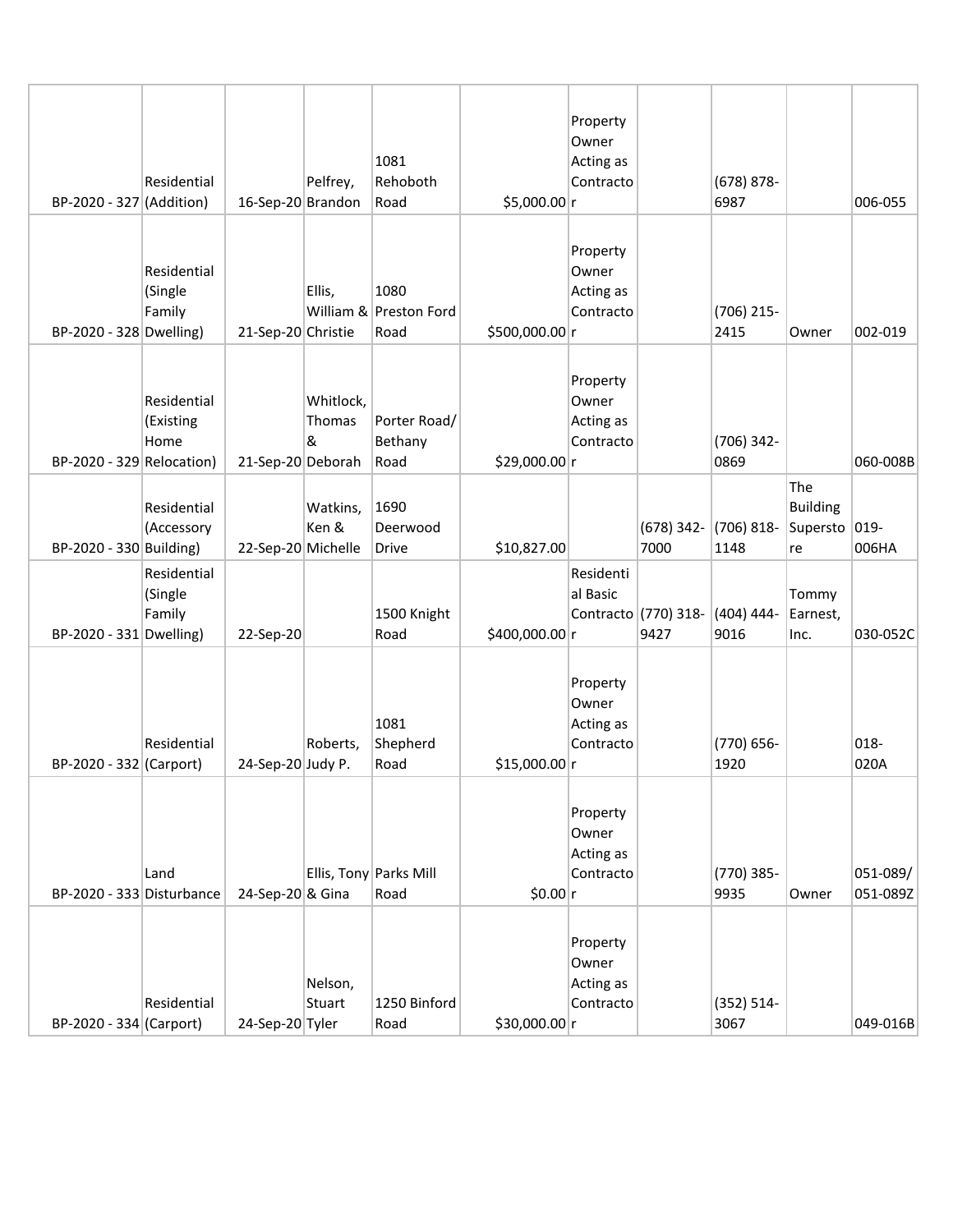| BP-2020 - 335 Addition)   | Residential<br>(Existing<br>Home<br>Relocation)( | 25-Sep-20 Wesley  | Glosson,                                | Rehoboth<br>Road                  | \$60,000.00 r         | Property<br>Owner<br>Acting as<br>Contracto |                              | (706) 424-<br>8843    |                                                      | $002 -$<br>046A |
|---------------------------|--------------------------------------------------|-------------------|-----------------------------------------|-----------------------------------|-----------------------|---------------------------------------------|------------------------------|-----------------------|------------------------------------------------------|-----------------|
| BP-2020 - 336 Section)    | Manufactur<br>ed Home<br>(Multi                  | 28-Sep-20 Rebecca | Doss,<br>Spencer<br>&                   | Lake Shore<br>Drive-Lot 8         | \$99,633.00           |                                             | (478) 453-<br>4259           | (706) 817-<br>1907    | Sinclair-<br>Oconee<br>Homes of<br>Milledge<br>ville | 064A-<br>026    |
| BP-2020 - 337 (Pole Barn) | Agricultural                                     | 28-Sep-20 Robert  | Massey,                                 | Seven<br><b>Islands Road</b>      | \$13,800.00 r         | Property<br>Owner<br>Acting as<br>Contracto |                              | $(229)$ 402-<br>4119  |                                                      | 059-030B        |
| BP-2020 - 338 Building)   | Residential<br>(Accessory                        | 28-Sep-20 Barry   | Crews,                                  | 1580<br>Morgan<br><b>Drive</b>    | \$12,000.00 Specialty | Residenti                                   | (478) 994-<br>2252           | (770) 375-<br>7800    | Jackson<br>Metal<br>Roofing<br>Supply                | 064B-050        |
| BP-2020 - 339 Remodel)    | Residential<br>(Addition &                       | 28-Sep-20 Tiffany | Akins,                                  | 427 Atlanta<br>Highway            | \$150,000.00 r        | al Basic<br>Contracto                       |                              | (770) 856-<br>1560    | Steve<br>Collier                                     | 020-051B        |
| BP-2020 - 340 Remodel)    | Residential<br>(Addition &                       |                   | Ariola,<br>Cody &<br>28-Sep-20 Courtney | 1051<br>Peppers<br>Road           | \$50,000.00           | Residenti                                   |                              | (706) 474-<br>2774    | Owner                                                | 008-048Z        |
| BP-2020 - 341 (Remodel)   | Residential                                      | 28-Sep-20 Clint   | Johns,                                  | 1050<br>Magnolia<br>Drive         | \$224,000.00 r        | al Basic                                    | Contracto (706) 717-<br>9408 | $(404)$ 427-<br>1466  | Randy<br>Bryan                                       | 027-077         |
| BP-2020 - 342 Dwelling)   | Residential<br>(Single<br>Family                 |                   | 29-Sep-20 Jonathan Court                | Camacho, 1050 Teal                | \$85,000.00 r         | Property<br>Owner<br>Acting as<br>Contracto |                              | $(706) 818 -$<br>5028 | Owner                                                | 016A-<br>085    |
| BP-2020 - 343 Dwelling)   | Residential<br>(Single<br>Family                 | 29-Sep-20 Tristan | Carnes,                                 | 5151 Seven<br><b>Islands Road</b> | \$75,000.00 r         | Property<br>Owner<br>Acting as<br>Contracto |                              | $(770)$ 313-<br>8126  |                                                      | 055-028         |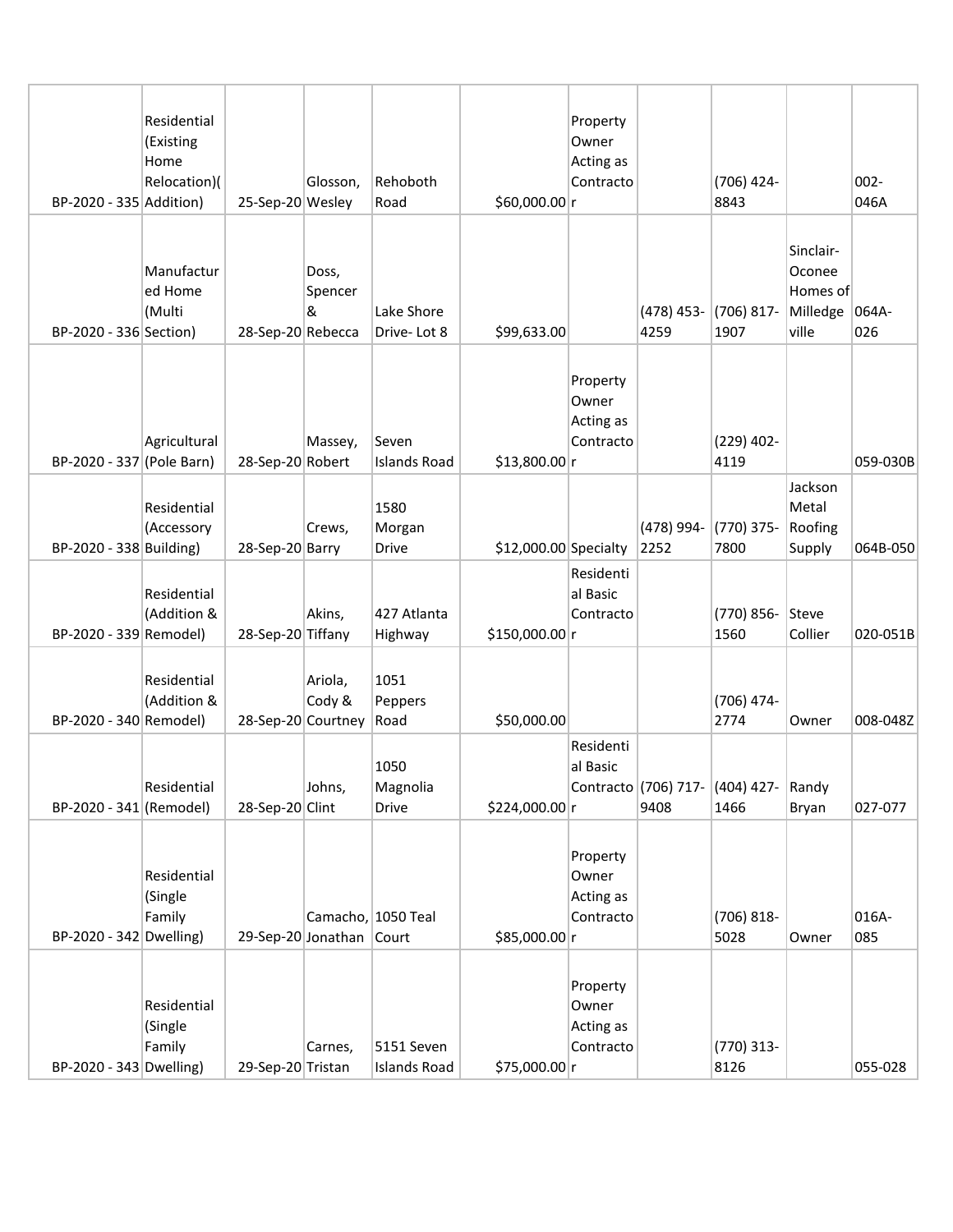|                           |              |                  |                    |                                      |                | Grading            |                              |                       |                       | 024-               |
|---------------------------|--------------|------------------|--------------------|--------------------------------------|----------------|--------------------|------------------------------|-----------------------|-----------------------|--------------------|
| BP-2020 - 344 Disturbance | Land         | 30-Sep-20 Pond   |                    | <b>BPIV Land Sandy Creek</b><br>Road | \$0.00 r       | Contracto          |                              | (706) 474-<br>0306    | Davis<br>Maddox       | 029M &<br>037-007B |
|                           |              |                  |                    |                                      |                | Property           |                              |                       |                       |                    |
|                           |              |                  |                    |                                      |                | Owner<br>Acting as |                              |                       |                       |                    |
| BP-2020 - 345 (Pole Barn) | Agricultural | 01-Oct-20 Miguel | Canelo,            | <b>Estes Road</b>                    | $$17,000.00$ r | Contracto          |                              | $(678) 654 -$<br>1811 |                       | $022 -$<br>001G    |
|                           |              |                  |                    |                                      |                | Residenti          |                              |                       |                       |                    |
|                           |              |                  |                    |                                      |                | al - Light         |                              |                       | Jim                   |                    |
|                           |              |                  |                    | 3900                                 |                | Commerci<br>al     |                              |                       | Cantrell/<br>Southern |                    |
|                           | Residential  |                  | Cantrell,          | Greensboro                           |                |                    | Contracto (770) 330-         | (770) 330-            | Estates               |                    |
| BP-2020 - 346 (Remodel)   | Residential  | 01-Oct-20 Jim    |                    | Road                                 | \$30,000.00 r  | Residenti          | 9404                         | 9404                  | Group                 | 043-002E           |
|                           | (Single      |                  | Zapata             |                                      |                | al Basic           |                              |                       | Zapata                |                    |
| BP-2020 - 347 Dwelling)   | Family       | $01-Oct-20$ ion  | Construct Bostwick | Highway                              | \$300,000.00 r |                    | Contracto (706) 707-<br>6389 | (706) 707-<br>6389    | Construc<br>tion      | 008-082            |
|                           |              |                  |                    |                                      |                |                    |                              |                       |                       |                    |
|                           | Residential  |                  |                    |                                      |                | Property<br>Owner  |                              |                       |                       |                    |
|                           | (Single      |                  |                    |                                      |                | Acting as          |                              |                       |                       |                    |
| BP-2020 - 348 Dwelling)   | Family       | 01-Oct-20 Ronnie | Ramey,             |                                      | \$200,000.00 r | Contracto          |                              | (770) 316-<br>2768    |                       | 051-075            |
|                           |              |                  |                    |                                      |                |                    |                              |                       |                       |                    |
|                           | Residential  |                  |                    |                                      |                | General            |                              |                       | Peak<br>Steel         |                    |
| BP-2020 - 349 Building)   | (Accessory   | 02-Oct-20 Rodney | Walker,            | 1471 Turner<br>Road                  | \$64,000.00 r  |                    | Contracto (706) 719-<br>5652 | $(706)$ 461-<br>1204  | Contract<br>ors, LLC  | 035-168            |
|                           |              |                  |                    |                                      |                |                    |                              |                       |                       |                    |
|                           | Residential  |                  |                    |                                      |                | Property           |                              |                       |                       |                    |
|                           | (Accessory   |                  |                    | 1320                                 |                | Owner<br>Acting as |                              |                       |                       |                    |
| BP-2020 - 350 dition)     | Building)(Ad | 07-Oct-20 Matt   | Knight,            | McHenry<br>Crossing                  | \$5,000.00 r   | Contracto          |                              | $(706) 818 -$<br>1205 |                       | 028-<br>115A       |
|                           |              |                  |                    |                                      |                |                    |                              |                       | Carolina              |                    |
|                           | Residential  |                  | Hunt,              | 1011                                 |                | Specialty          |                              |                       | Carports-<br>Alan's   |                    |
|                           | (Accessory   |                  |                    | Mickey & Riverwalk                   |                |                    | Contracto (800) 488-         | $(706)$ 473-          | Factory               |                    |
| BP-2020 - 351 Building)   | Residential  | 07-Oct-20 Teresa |                    | Road                                 | \$9,460.00 r   | Residenti          | 6903                         | 1399                  | Outlet                | 001-037            |
|                           | (Single      |                  |                    |                                      |                | al Basic           |                              |                       | Wayne                 |                    |
| BP-2020 - 352 Dwelling)   | Family       | 08-Oct-20 Jesse  | Mitchell,          | Old Mill<br>Road                     | \$260,000.00 r |                    | Contracto (770) 639-<br>1410 |                       | Housema<br>n          | 012-114            |
|                           |              |                  |                    |                                      |                |                    |                              |                       |                       |                    |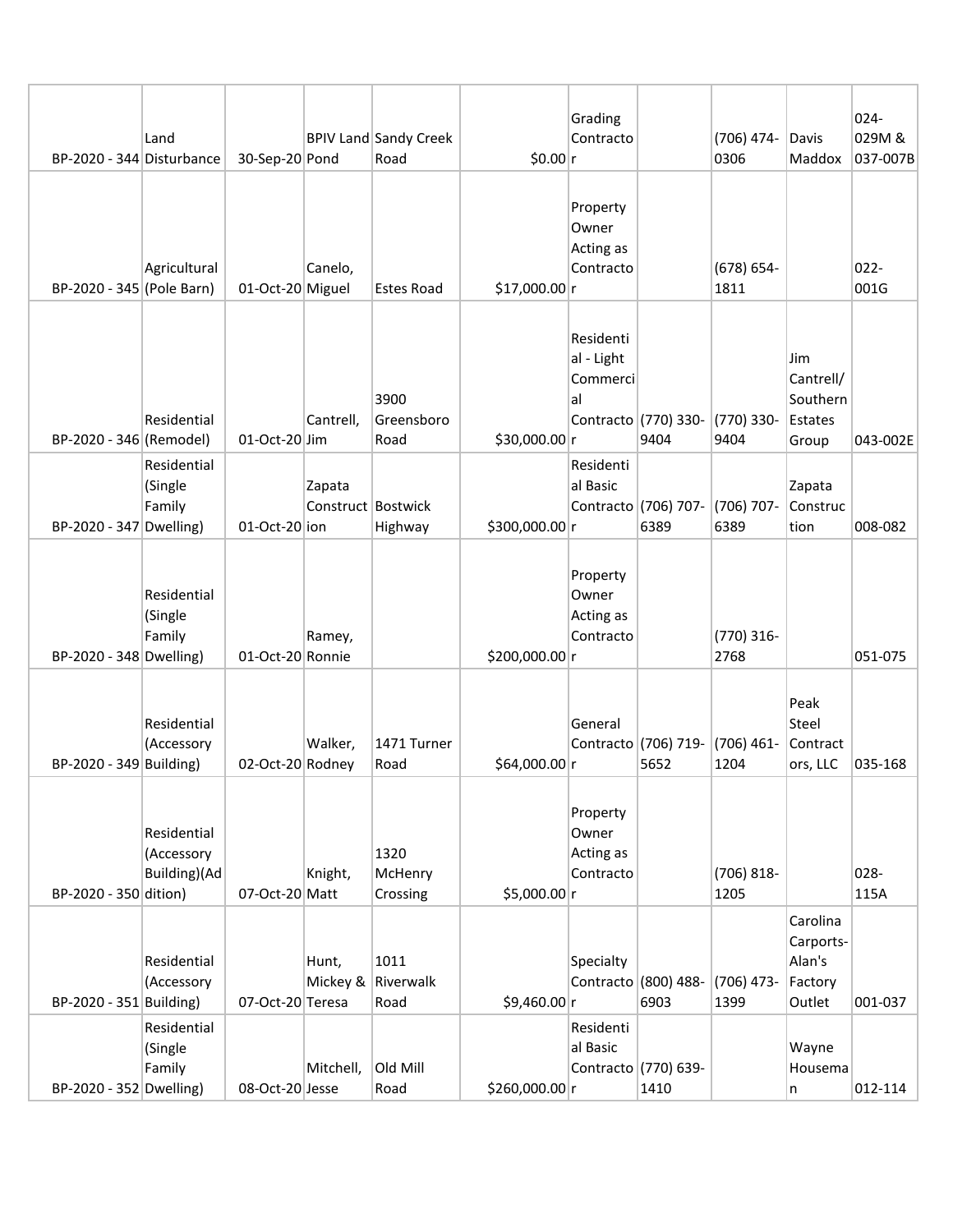| BP-2020 - 353 Disturbance | Land                             | 09-Oct-20 Franz   | Geppert,                                 | <b>Dixie</b><br>Highway                | \$0.00 r       | Grading<br>Contracto                        |                              | $(843) 830 -$<br>5022 | <b>TBD</b>                           | 028-<br>017A    |
|---------------------------|----------------------------------|-------------------|------------------------------------------|----------------------------------------|----------------|---------------------------------------------|------------------------------|-----------------------|--------------------------------------|-----------------|
| BP-2020 - 354 Dwelling)   | Residential<br>(Accessory        | 12-Oct-20 Homes   | Crown<br>Ridge                           | 2652 Sandy<br>Creek Road               | \$100,000.00 r | Residenti<br>al Basic                       | Contracto (407) 402-<br>5975 | $(407)$ 402-<br>5975  | Crown<br>Ridge<br>Homes,<br>LLC      | 026-<br>141D    |
| BP-2020 - 355 Building)   | Residential<br>(Accessory        | 13-Oct-20 David   | Cannon,                                  | 1221 Sugar<br>Creek<br>Church Road     | \$5,000.00 r   | Specialty                                   | Contracto (678) 656-<br>7000 | $(706) 817 -$<br>3394 | Morgan<br>Outdoors 010D              | $043-$          |
| BP-2020 - 356 (Boatlift)  | Residential                      | 14-Oct-20 Julie   | Heine,                                   | 2130<br><b>Shadow Lake</b><br>Dr.      | \$0.00 r       | Dock &<br>Seawall                           | Contracto (770) 833-<br>0514 | (770) 310-<br>7355    | Oconee<br><b>Boatlifts</b>           | 065-015         |
| BP-2020 - 357 Building)   | Residential<br>(Accessory        |                   | Clark,<br>14-Oct-20 Meschele Road        | 3220 Spears                            | \$43,000.00 r  | Property<br>Owner<br>Acting as<br>Contracto |                              |                       |                                      | 030-046         |
| BP-2020 - 358 Alone)      | Commerical<br>(Stand             | 14-Oct-20 Madison | Redeeme<br>r Church<br>of                | Bethany<br>Road                        | \$15,000.00    |                                             |                              | (770) 715-<br>5655    | Owner/<br>Morgan<br>Outdoors 045-024 |                 |
| BP-2020 - 359 Dwelling)   | Residential<br>(Single<br>Family | 19-Oct-20 Gail    | Lynn,<br>Tom &                           | <b>Clarks Fork</b><br>Road             | \$375,000.00 r | Property<br>Owner<br>Acting as<br>Contracto |                              | $(770) 560 -$<br>6123 |                                      | 061-<br>046AAA  |
| BP-2020 - 360 (Addition)  | Commercial<br>Agricultural       |                   | Rock<br>House<br>20-Oct-20 Creamery Road | 2471<br>Broughton                      | \$200,000.00 r | General                                     | Contracto (770) 560-<br>7519 | $(770)$ 241-<br>0190  | DPDH,<br>Inc.                        | 031-031         |
| BP-2020 - 361 Dwelling)   | Residential<br>(Single<br>Family | 21-Oct-20 & Emily | Knighton, 1201<br>Matthew                | Waterstone<br>Drive                    | \$250,000.00 r | Property<br>Owner<br>Acting as<br>Contracto |                              | $(912) 662 -$<br>2853 | Owner                                | 051H-<br>021    |
| BP-2020 - 362 Dwelling)   | Residential<br>(Single<br>Family | 21-Oct-20 Lot 12  | K and H<br>Homes-                        | 1050<br>Holland<br><b>Springs Road</b> | \$300,000.00 r | Residenti<br>al Basic                       | Contracto (770) 318-<br>8879 | $(770)$ 318-<br>3308  | <b>K&amp;H</b><br>Homes              | $025 -$<br>009M |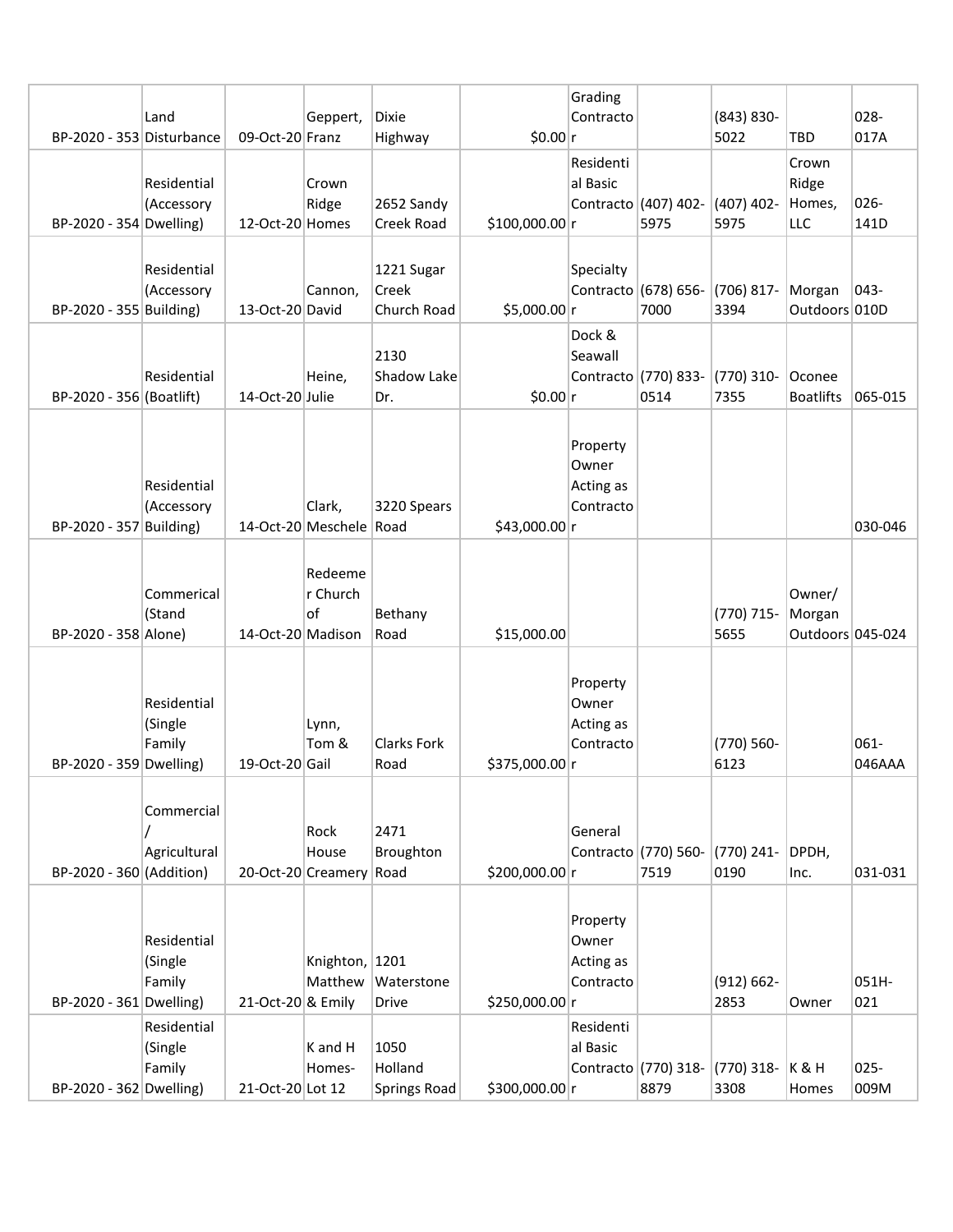|                           | Residential  |                  |                   |                     |                | Residenti          |                      |                      |                     |          |
|---------------------------|--------------|------------------|-------------------|---------------------|----------------|--------------------|----------------------|----------------------|---------------------|----------|
|                           | (Single      |                  | K and H           | 1030                |                | al Basic           |                      |                      |                     |          |
|                           | Family       |                  | Homes-            | Holland             |                |                    | Contracto (770) 318- | (770) 318-           | $ K \text{ and } H$ |          |
| BP-2020 - 363 Dwelling)   |              | 21-Oct-20 Lot 11 |                   | <b>Springs Road</b> | \$310,000.00 r |                    | 8879                 | 3308                 | Homes               | 025-009L |
|                           | Manufactur   |                  |                   |                     |                |                    |                      |                      |                     |          |
|                           | ed Home      |                  |                   |                     |                |                    |                      |                      |                     |          |
|                           | (Multi       |                  |                   |                     |                |                    |                      |                      |                     |          |
|                           | Section)(Re  |                  | Ruark,            | 1270 Echols         |                |                    | $(678) 651 -$        | (706) 342-           |                     | 008-     |
| BP-2020 - 364 model)      |              | 21-Oct-20 Sandra |                   | Road                | \$15,000.00    |                    | 5024                 | 7526                 |                     | 002A     |
|                           |              |                  |                   |                     |                |                    |                      |                      |                     |          |
|                           |              |                  |                   |                     |                |                    |                      |                      |                     |          |
|                           |              |                  |                   |                     |                |                    |                      |                      | JC                  |          |
|                           |              |                  |                   |                     |                | Grading            |                      |                      | McDaniel            |          |
|                           | Land         |                  | Halbert           | 3570 Atlanta        |                |                    | Contracto (770) 867- | (404) 924-           | Construc 029-       |          |
| BP-2020 - 365 Disturbance |              | 21-Oct-20 Farm   |                   | Highway             | \$0.00 r       |                    | 0051                 | 9246                 | tion, LLC 001A      |          |
|                           | Residential  |                  |                   |                     |                | Residenti          |                      |                      | Iron                |          |
|                           | (Single      |                  | Windsor           | 1010                |                | al Basic           |                      |                      | Horse               |          |
|                           | Family       |                  | Creek-            | Windsor             |                |                    | Contracto (770) 318- | (770) 318-           | Develop             | 043-     |
| BP-2020 - 366 Dwelling)   |              | 21-Oct-20 Lot 23 |                   | Creek Drive         | \$300,000.00 r |                    | 6901                 | 6901                 | ments               | 021W     |
|                           | Residential  |                  |                   |                     |                | Residenti          |                      |                      | Iron                |          |
|                           | (Single      |                  | Windsor           | 1080                |                | al Basic           |                      |                      | Horse               |          |
|                           | Family       |                  | Creek-            | Windsor             |                |                    | Contracto (770) 318- | $(770)$ 318-         | Develop             | 043-     |
| BP-2020 - 367 Dwelling)   |              | 21-Oct-20 Lot 15 |                   | Creek               | \$300,000.00 r |                    | 6901                 | 6901                 | ments               | 0210     |
|                           |              |                  |                   |                     |                |                    |                      |                      |                     |          |
|                           |              |                  |                   |                     |                | Dock &             |                      |                      | M.D.                |          |
|                           |              |                  |                   |                     |                | Seawall            |                      |                      | <b>Docks</b>        |          |
|                           | Residential  |                  | Query,            | 1491 Swords         |                |                    | Contracto (706) 816- | (337) 990-           | and                 | 058A-    |
| BP-2020 - 368 (Dock)      |              | 21-Oct-20 Kathy  |                   | Trail               | \$3,000.00 r   |                    | 0855                 | 1251                 | Seawalls            | 046      |
|                           |              |                  |                   |                     |                |                    |                      |                      |                     |          |
|                           |              |                  |                   |                     |                | Property           |                      |                      |                     |          |
|                           |              |                  |                   |                     |                | Owner              |                      |                      |                     |          |
|                           |              |                  |                   |                     |                | Acting as          |                      |                      |                     |          |
| BP-2020 - 369 (Remodel)   | Residential  |                  | Butcher,          | 1090 Blue           |                | Contracto          |                      | $(706)$ 338-<br>3062 |                     | 058-009F |
|                           |              | 21-Oct-20 Blake  |                   | <b>Springs Road</b> | \$36,000.00 r  |                    |                      |                      | Owner               |          |
|                           |              |                  | Taylor,<br>Robert | 1521<br>Cochran     |                |                    |                      |                      |                     |          |
| BP-2020 - 370 (Carport)   | Residential  | 21-Oct-20 Calvin |                   | Road                | \$0.00         |                    |                      | (706) 286-<br>5826   | Owner               | 061-044  |
|                           |              |                  |                   |                     |                |                    |                      |                      |                     |          |
|                           | Communica    |                  | AT&T-             | 6590                |                |                    |                      |                      | Ansco &             |          |
|                           | tion Tower   |                  | GNL0128           | Bostwick            |                |                    | $(404) 508 -$        |                      | Associate 003-      |          |
| $BP-2020 - 371$ (Upgrade) |              | 27-Oct-20 6      |                   | Highway             | \$80,000.00    |                    | 5700                 |                      | s, LLC              | 083A     |
|                           |              |                  |                   |                     |                |                    |                      |                      |                     |          |
|                           |              |                  |                   |                     |                |                    |                      |                      |                     |          |
|                           |              |                  |                   |                     |                | Property           |                      |                      |                     |          |
|                           |              |                  |                   | 1421                |                | Owner<br>Acting as |                      |                      |                     |          |
|                           | Agricultural |                  | Nix,              | Plantation          |                | Contracto          |                      | $(404)$ 538-         |                     |          |
| BP-2020 - 372 (Addition)  |              | 27-Oct-20 James  |                   | Road                | \$9,200.00 r   |                    |                      | 5660                 |                     | 025-053B |
|                           |              |                  |                   |                     |                |                    |                      |                      |                     |          |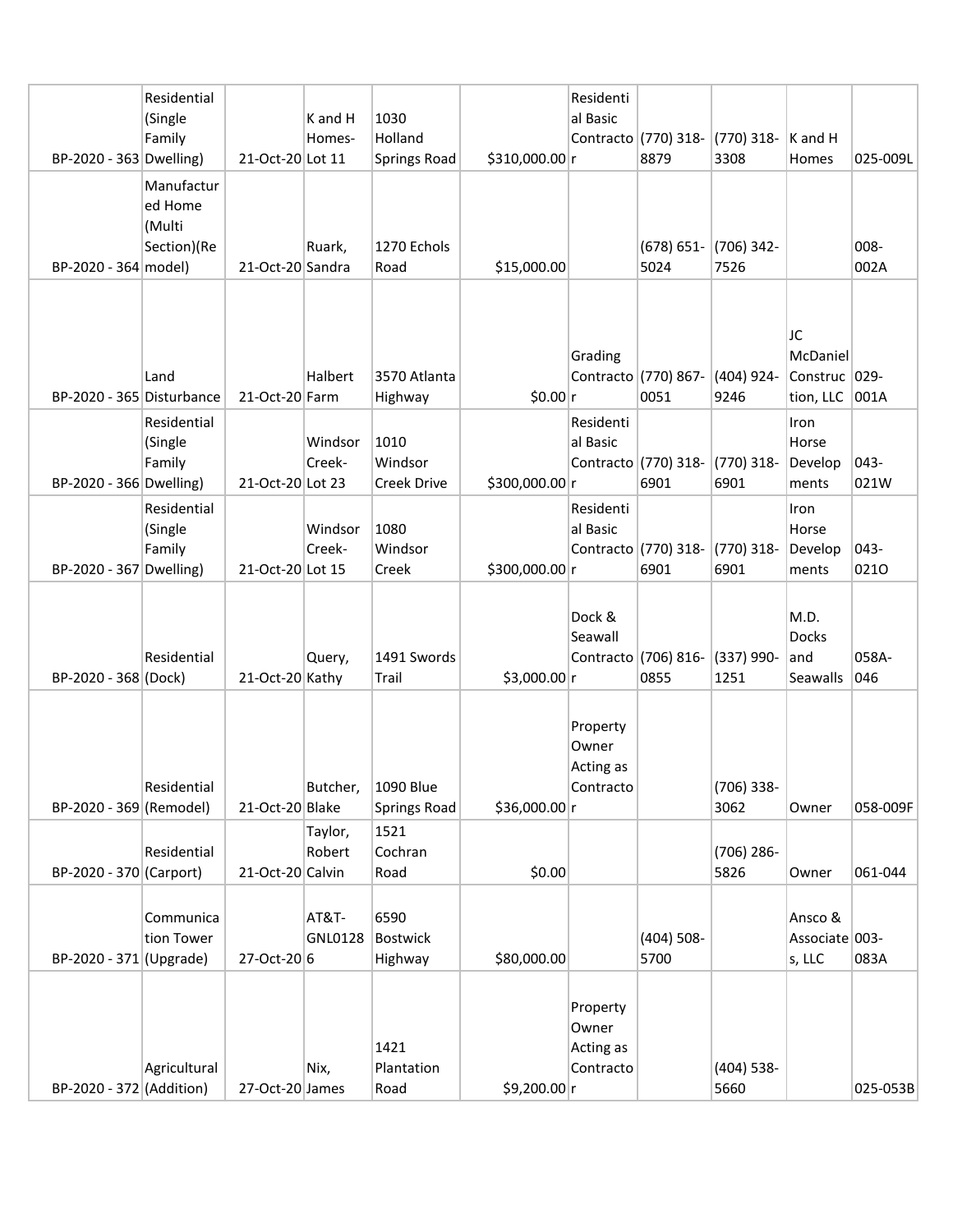|                           | Manufactur<br>ed Home<br>(Multi  |                    | Estes<br>Road<br>Investme |                             |                |                                             |                              | (706) 474-            |                                                         |                 |
|---------------------------|----------------------------------|--------------------|---------------------------|-----------------------------|----------------|---------------------------------------------|------------------------------|-----------------------|---------------------------------------------------------|-----------------|
| BP-2020 - 373 Section)    |                                  | 27-Oct-20 nts, LLC |                           | <b>Estes Road</b>           | \$45,000.00    |                                             |                              | 8222                  |                                                         | 021-050         |
| BP-2020 - 374 Dwelling)   | Residential<br>(Single<br>Family | 27-Oct-20 Farms    | Levity                    | <b>Indian Creek</b><br>Road | \$60,000.00 r  | Residenti<br>al Basic                       | Contracto (706) 688-<br>9159 |                       | Heartwo<br>od<br>Custom<br>Builders-<br>Zach<br>Sittler | 047-066B        |
| BP-2020 - 375 Dwelling)   | Residential<br>(Single<br>Family | 27-Oct-20 Homes    | <b>RBC</b>                | Heidi Trail-<br>Lot 122     | \$200,000.00 r | Residenti<br>al Basic                       | Contracto (706) 474-<br>2291 | (706) 474-<br>2291    | Smart<br>Porpertie<br>s-Ryan<br>Cathey                  | 051C-093        |
| BP-2020 - 376 Dwelling)   | Residential<br>(Single<br>Family | 27-Oct-20 Brett    | Collins,                  | 2001 High<br>Shoals Road    | \$227,377.93 r | General                                     | Contracto (706) 354-<br>8129 | (229) 315-<br>0481    | America'<br>s Home<br>Place                             | $002 -$<br>045A |
| BP-2020 - 377 Dwelling)   | Residential<br>(Single<br>Family | 27-Oct-20 Robin    | Wilson,<br>Kyle &         | Lower<br>Apalachee<br>Road  | \$300,000.00 r | Property<br>Owner<br>Acting as<br>Contracto |                              | $(678)$ 232-<br>9216  | Owner                                                   | 024-<br>029D    |
| BP-2020 - 378 Dwelling)   | Residential<br>(Single<br>Family | 27-Oct-20 Melissa  | Vandiver, 1201<br>Gary &  | Academy<br>Lane             | \$200,000.00 r | Property<br>Owner<br>Acting as<br>Contracto |                              | $(706) 818 -$<br>0821 |                                                         | 021-043         |
| BP-2020 - 379 Dwelling)   | Residential<br>(Single<br>Family | 27-Oct-20 Susan    | Brown,<br>John &          | Pierce Dairy<br>Road        | \$350,000.00 r | Plumbing<br>Contracto                       |                              | (770) 825-<br>6024    | Owner                                                   | 046-043F        |
| BP-2020 - 380 Disturbance | Land                             | 27-Oct-20 Susan    | Brown,<br>John &          | Pierce Dairy<br>Road        | \$0.00 r       | Plumbing<br>Contracto                       |                              | (770) 825-<br>6024    | Owner                                                   | 046-043F        |
| BP-2020 - 381 Building)   | Residential<br>(Accessory        | 27-Oct-20 Susan    | Brown,<br>John &          | Pierce Dairy<br>Road        | \$30,000.00 r  | Property<br>Owner<br>Acting as<br>Contracto |                              | (770) 825-<br>6024    |                                                         | 046-043F        |
| BP-2020 - 382 Dwelling)   | Residential<br>(Single<br>Family | 28-Oct-20 Lot 6    | Alcovy<br>Builders-       | 2451 Sandy<br>Creek Road    | \$180,000.00 r | Residenti<br>al Basic                       | Contracto (770) 527-<br>7053 | (770) 527-<br>7053    | Alcovy<br>Builders,<br>Inc.-<br>Patrick<br>Allen        | $025 -$<br>009G |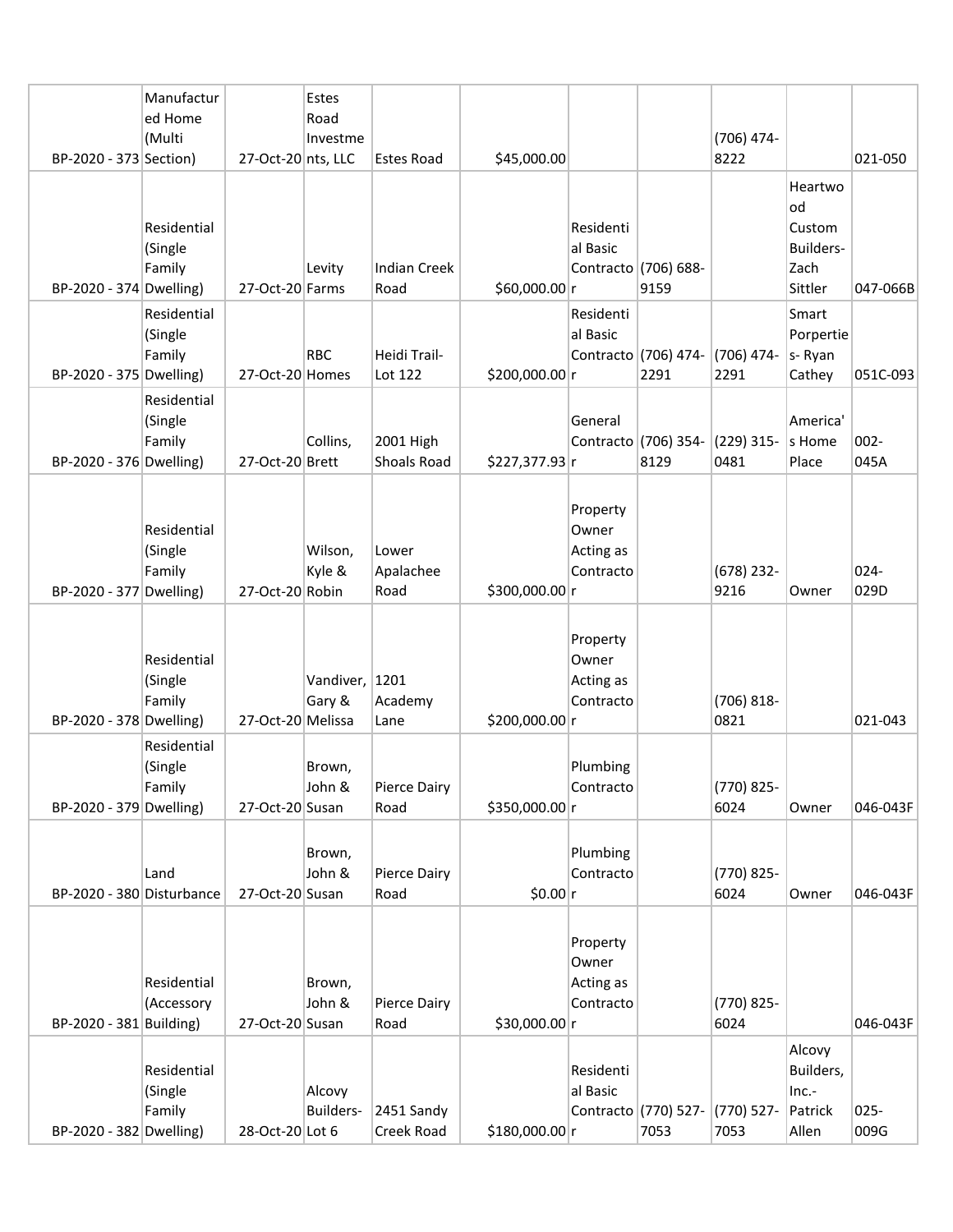| BP-2020 - 383 Dwelling)  | Residential<br>(Single<br>Family | 28-Oct-20 Lot 7   | Alcovy<br>Builders- | 2421 Sandy<br><b>Creek Road</b> | $$1,800,000.00$ r | Residenti<br>al Basic                       | Contracto (770) 527-<br>7053 | (770) 527-<br>7053    | Alcovy<br>Builders,<br>$Inc.-$<br>Patrick<br>Allen | $ 025-$<br>009H |
|--------------------------|----------------------------------|-------------------|---------------------|---------------------------------|-------------------|---------------------------------------------|------------------------------|-----------------------|----------------------------------------------------|-----------------|
| BP-2020 - 384 (Addition) | Residential                      | 29-Oct-20 Charles | Watson,             | 1741<br>Launius<br>Road         | \$70,000.00 r     | Property<br>Owner<br>Acting as<br>Contracto |                              | $(706) 818 -$<br>2714 |                                                    | 003-041         |

Driveway

| Permit Number             | Driveway<br>Type | <b>Issue Date</b> | Project<br>Name   | Project<br><b>Address</b>           | Contractor<br>Name         | Contracto<br>r Phone | Owner<br>Phone                    |
|---------------------------|------------------|-------------------|-------------------|-------------------------------------|----------------------------|----------------------|-----------------------------------|
| DP-2020 - 051 Residential |                  | 14-Sep-20 Susan   | Schoewe,          | 1841<br>Newborn<br>Road             |                            |                      |                                   |
| DP-2020 - 052 Residential |                  | 29-Sep-20 Erik    | Ramfos,           | 3551<br>Enterprise<br>Road          |                            |                      | (706) 474-<br>5034                |
| DP-2020 - 053 Residential |                  | 30-Sep-20 Josh    | Waddy,            | 1630 Doster<br>Road                 |                            |                      | (770) 296-<br>2974                |
| DP-2020 - 054 Residential |                  | 05-Oct-20 Vance   | Strawn,           | <b>Walker Road</b>                  |                            |                      | (770) 616-<br>7534                |
| DP-2020 - 055 Residential |                  | 12-Oct-20 Phillip | McAbee,           | Keencheefoo<br>nee Road             |                            |                      | $(323) 603 -$<br>9458             |
| DP-2020 - 056 Residential |                  | 13-Oct-20 Franz   | Geppert,          | Dixie<br>Highway                    |                            |                      | $(843) 830 -$<br>5022             |
| DP-2020 - 057 Residential |                  | 13-Oct-20 Franz   | Geppert,          | Madelyn<br>Lane                     |                            |                      | $(843) 830 -$<br>5022             |
| DP-2020 - 058 Residential |                  | 21-Oct-20 Lot 12  | K and H<br>Homes- | 1050<br>Holland                     | Springs Road K and H Homes | 8879                 | (770) 318- (770) 318-<br>3308     |
| DP-2020 - 059 Residential |                  | 21-Oct-20 Lot 11  | K and H<br>Homes- | 1030<br>Holland                     | Springs Road K and H Homes | 8879                 | $(770)$ 318- $(770)$ 318-<br>3308 |
| DP-2020 - 060 Residential |                  | 27-Oct-20 Susan   | Brown,<br>John &  | Pierce Dairy<br>Road (046-<br>043F) | Owner                      |                      | (770) 825-<br>6024                |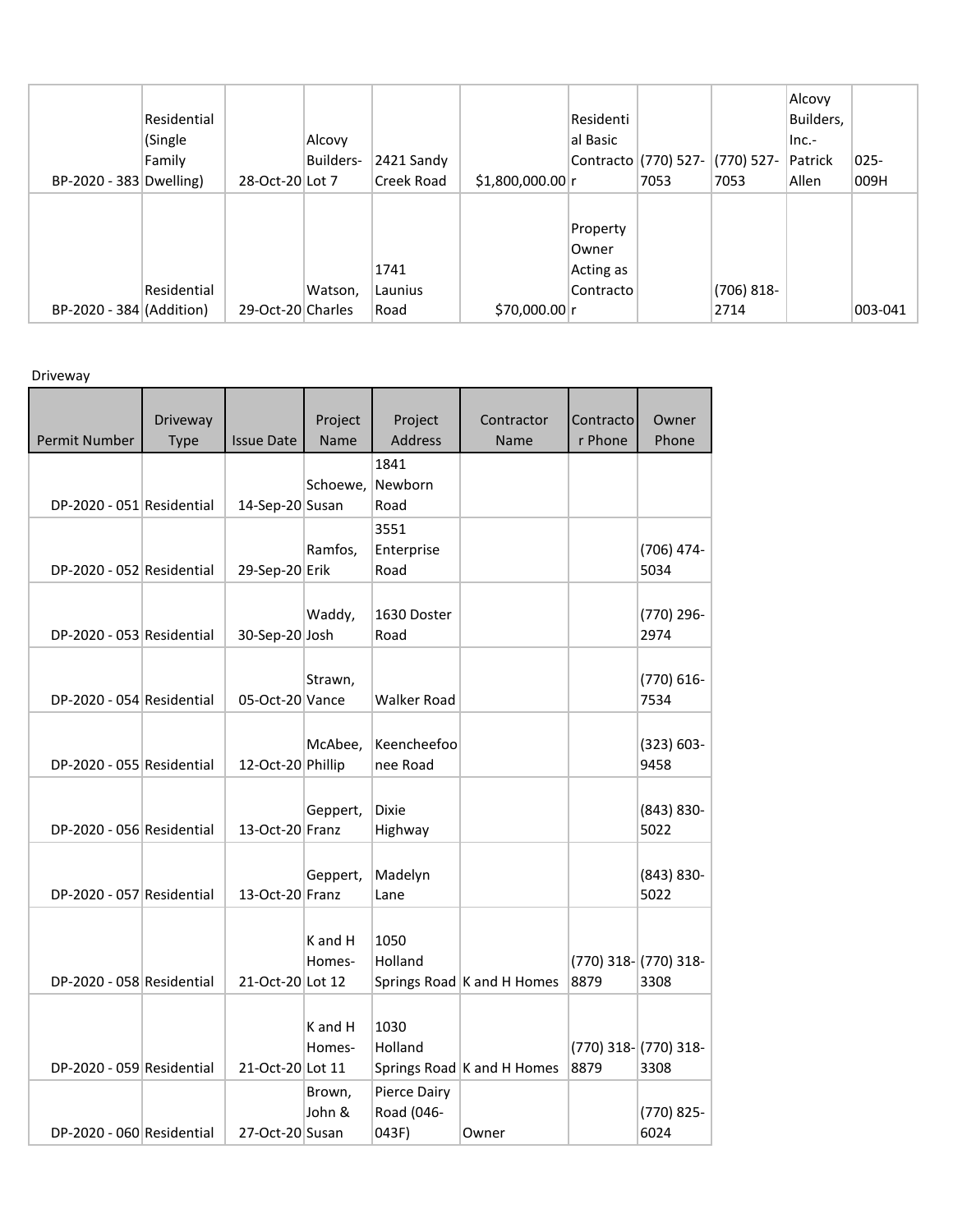Electrical

|                            | Electrical  |                     |                    |                          |                    |           |                       |
|----------------------------|-------------|---------------------|--------------------|--------------------------|--------------------|-----------|-----------------------|
|                            | Constructio |                     | Project            | Project                  |                    | Contracto | Owner                 |
| Permit Number              | n Type      | <b>Issue Date</b>   | Name               | Address                  | Contractor         | r Phone   | Phone                 |
|                            | Solar       |                     |                    |                          | Alternative        |           |                       |
|                            | Photovoltai |                     |                    | Goodwin, 5900 Sandy      | Energy             | 706-498-  | 706-206-              |
| EP-2020 - 232 c System     |             | 08-Sep-20 Zack      |                    | Creek Road               | Southeast          | 3223      | 3312                  |
|                            |             |                     |                    |                          |                    |           |                       |
|                            | Permanent   |                     | Miller,            | Reese Road               | Richard E.         | 678-878-  | 636-699-              |
| EP-2020 - 233 Power Pole   |             | 09-Sep-20 Jeremy    |                    | (2230)                   | Helton             | 0958      | 7511                  |
|                            |             |                     |                    |                          |                    |           |                       |
|                            | New         |                     |                    | 2540 Parks               |                    |           | 706-752-              |
| EP-2020 - 234 Installation |             | 11-Sep-20 Misuraca  |                    | Mill Road                | Owner              |           | 0018                  |
|                            |             |                     |                    |                          |                    |           |                       |
|                            | New         |                     | Smith,             | 1671 Sandy               | McQueen            | 678-878-  |                       |
| EP-2020 - 235 Installation |             | 11-Sep-20 Jennifer  |                    | Creek Road               | Electric           | 4994      |                       |
|                            |             |                     |                    |                          |                    |           |                       |
|                            | Service     |                     | Harrison,          | 2190 Reese               | HUL-C Electric,    | 770-      |                       |
| EP-2020 - 236 Change       |             | 11-Sep-20 Kevin     |                    | Road                     | Inc.               | 5276815   |                       |
|                            |             |                     |                    |                          |                    |           |                       |
|                            |             |                     | McCullou           |                          |                    |           |                       |
|                            | New         |                     | gh, Alan           | 1631 Sugar               |                    |           | 678-409-              |
| EP-2020 - 237 Installation |             | 14-Sep-20 & Candy   |                    | <b>Creek Trail</b>       | Owner              |           | 9943                  |
|                            |             |                     |                    |                          |                    |           |                       |
|                            | New         |                     | Tolbert,           | 1671 Walker              |                    |           | 470-572-              |
| EP-2020 - 238 Installation |             | 14-Sep-20 Spencer   |                    | Road                     | Owner              |           | 4494                  |
|                            |             |                     |                    |                          |                    |           |                       |
|                            | Additional  |                     |                    | 1081<br>Rehoboth         | Cannon Electric,   | 706-207-  |                       |
| EP-2020 - 239 Circuits     |             | 16-Sep-20 Brandon   | Pelfrey,           | Road                     | LLC-Trey<br>Cannon | 0505      | $(678) 878 -$<br>6987 |
|                            |             |                     |                    |                          |                    |           |                       |
|                            |             |                     |                    | 1050                     | Hammonds           |           |                       |
|                            | Service     |                     | Johns,             | Magnolia<br><b>Drive</b> | Electrical         | 770-231-  |                       |
| EP-2020 - 240 Change       |             | 18-Sep-20 Clint     |                    |                          | Service            | 8093      |                       |
|                            |             |                     |                    |                          |                    |           |                       |
|                            | Swimming    |                     |                    | 2652 Sandy               | Schneider          | 678-477-  |                       |
| EP-2020 - 242 Pool         |             |                     | 18-Sep-20 McMillan | <b>Creek Road</b>        | Electric, LLC      | 1345      |                       |
|                            |             |                     |                    | 1310                     |                    |           |                       |
|                            | New         |                     | Clay,              | Godfrey                  |                    |           | 678-488-              |
| EP-2020 - 243 Installation |             | 21-Sep-20 Scott     |                    | Road                     | Owner              |           | 0283                  |
|                            |             |                     |                    |                          |                    |           |                       |
|                            |             |                     | Ricks,             | 1200                     |                    |           | 404-787-              |
|                            | New         |                     | Chris &            | Godfrey                  |                    |           | 6979/678-             |
| EP-2020 - 244 Installation |             | 21-Sep-20 Carmen    |                    | Road                     | Owner              |           | 410-0198              |
|                            |             |                     |                    | 2070                     | Patterson          |           |                       |
|                            | Generator   |                     | Breedlov           | Wynbrooke                | Electric-Larry     | 770-318-  | 404-217-              |
| EP-2020 - 245 Installation |             | 21-Sep-20 e, Travis |                    | Place                    | Patterson          | 8728      | 1103                  |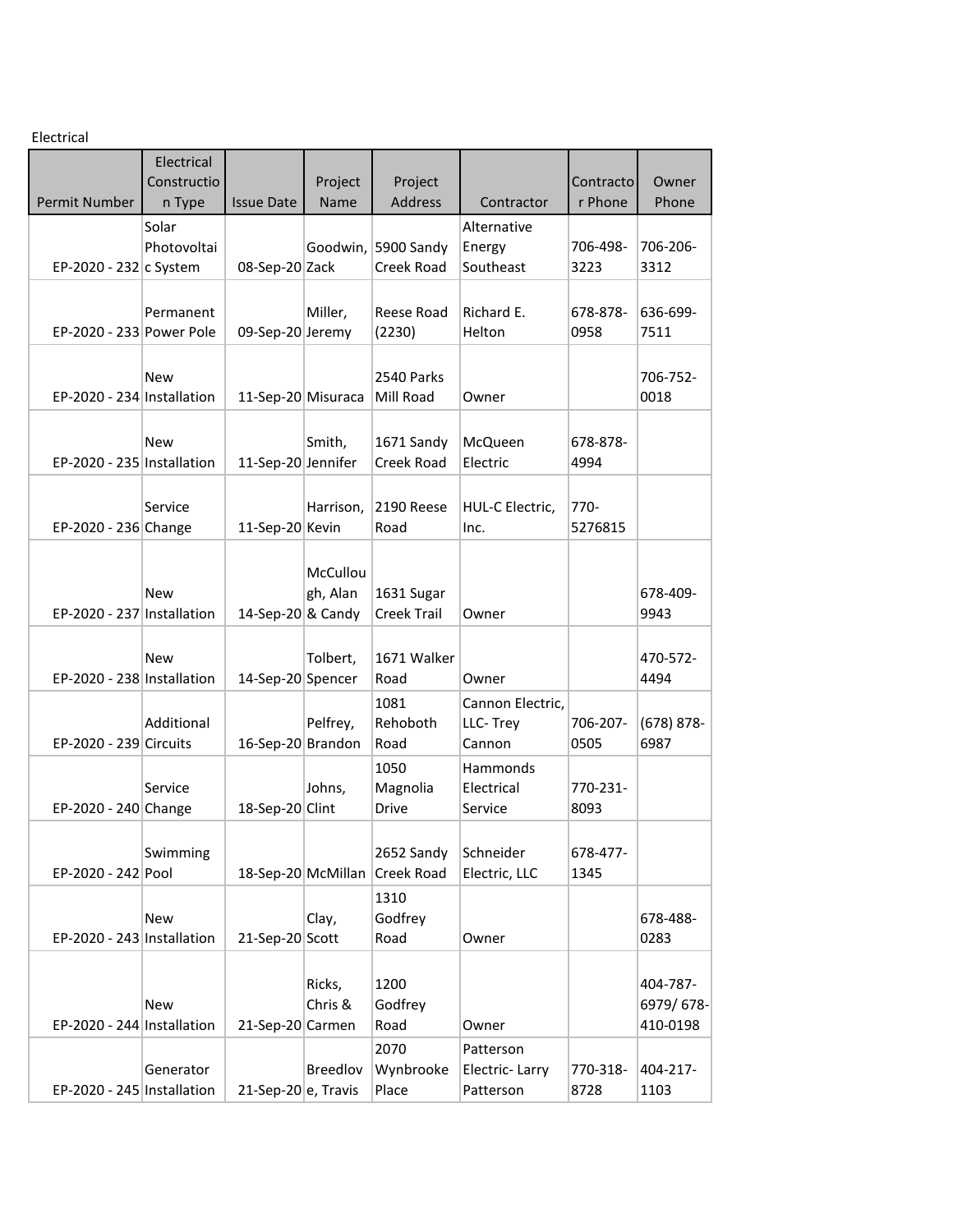|                            | New                 |                    |                 | 4750 Sandy                       | EVA Electric &             | 770-554- |          |
|----------------------------|---------------------|--------------------|-----------------|----------------------------------|----------------------------|----------|----------|
| EP-2020 - 246 Installation |                     | 23-Sep-20 Parkman  |                 | Creek Road                       | Security, LLC              | 2595     |          |
|                            |                     |                    |                 |                                  |                            |          |          |
|                            | Permanent           |                    | Hawk,           | 1681 Double                      |                            |          | 706-818- |
| EP-2020 - 247 Pole         |                     | 24-Sep-20 Mitchell |                 | Bridges Road Owner               |                            |          | 2975     |
|                            |                     |                    | <b>RLI Site</b> | 1260                             |                            |          |          |
|                            | New                 |                    | Develop         | Godfrey                          | Stover Electrical 770-905- |          |          |
| EP-2020 - 248 Installation |                     | 24-Sep-20 ment     |                 | Road                             | Services, Inc.             | 5081     |          |
|                            |                     |                    |                 |                                  |                            |          |          |
| EP-2020 - 249 Installation | New                 |                    |                 | 3430 Little                      | Ken Sosbee dba   770-845-  |          | 678-859- |
|                            |                     | 28-Sep-20 Kite     |                 | River Road                       | KS Electric, LLC           | 0241     | 6090     |
|                            | New                 |                    | Zapata          | Construct 1030 Arbor             | McQueen                    | 678-878- | 706-707- |
| EP-2020 - 250 Installation |                     | 29-Sep-20 ion      |                 | Lane                             | Electric                   | 4994     | 6389     |
|                            | Solar               |                    |                 |                                  | Madison                    |          |          |
|                            | Photovoltai         |                    | Eaton,          | 2040 Pierce                      | Electric/Solar             | 706-342- |          |
| EP-2020 - 251 c System     |                     | 29-Sep-20 Carlton  |                 | Dairy Road                       | Sun World                  | 4450     |          |
|                            |                     |                    |                 |                                  |                            |          |          |
| EP-2020 - 252 Installation | New                 | 29-Sep-20 Tristan  | Carnes,         | 5151 Seven<br>Islands Road Owner |                            |          |          |
|                            |                     |                    |                 |                                  |                            |          |          |
|                            | Permanent           |                    | Canelo,         |                                  |                            |          | 678-654- |
| EP-2020 - 253 Service Pole |                     | 01-Oct-20 Miguel   |                 | <b>Estes Road</b>                | Owner                      |          | 1811     |
|                            | Service             |                    |                 |                                  |                            |          |          |
|                            | Change/             |                    |                 | 1080 E                           |                            |          |          |
|                            | Meter               |                    | Arthur-         | Magnolia                         |                            | 706-474- | 404-218- |
| EP-2020 - 254 Reconnect    |                     | 01-Oct-20 Tony     |                 | Loop                             | <b>Eddie Wyatt</b>         | 0876     | 6596     |
|                            | Additional          |                    | Usry,           | 1120<br>Shepherd                 | Power Pro                  | 706-818- |          |
| EP-2020 - 255 Circuits     |                     | 01-Oct-20 William  |                 | Road                             | Electric                   | 5103     |          |
|                            |                     |                    |                 | Summers, Pierce Dairy            |                            |          |          |
|                            | Temporary           |                    | Bewis &         | Road (047-                       |                            |          | 678-787- |
| EP-2020 - 256 Service Pole |                     | 08-Oct-20 Gina     |                 | 018)                             | Owner                      |          | 2923     |
|                            |                     |                    |                 |                                  |                            |          |          |
|                            | New                 |                    | Mitchell,       | Old Mill                         | Allen                      | 770-296- |          |
| EP-2020 - 257 Installation |                     | 08-Oct-20 Jesse    |                 | Road                             | Meyerholtz                 | 2824     |          |
|                            | Meter<br>Reconnecti |                    | Butcher,        | 1090 Blue                        |                            |          | 706-338- |
| EP-2020 - 258 on           |                     | 09-Oct-20 Blake    |                 | Springs Drive Owner              |                            |          | 3062     |
|                            |                     |                    | <b>Broach</b>   | 2291                             |                            |          |          |
|                            | Storm               |                    | Family          | Broughton                        |                            | 706-752- |          |
| EP-2020 - 259 Damage       |                     | 12-Oct-20 Farm     |                 | Road                             | Nesbitt Repair             | 0020     |          |
|                            |                     |                    |                 | 2974                             |                            |          |          |
|                            | Service             |                    | Johnson,        | Eatonton                         | Power Peo                  | 706-818- |          |
| EP-2020 - 260 Change       |                     | 12-Oct-20 Myrtle   |                 | Highway                          | Electric                   | 5103     |          |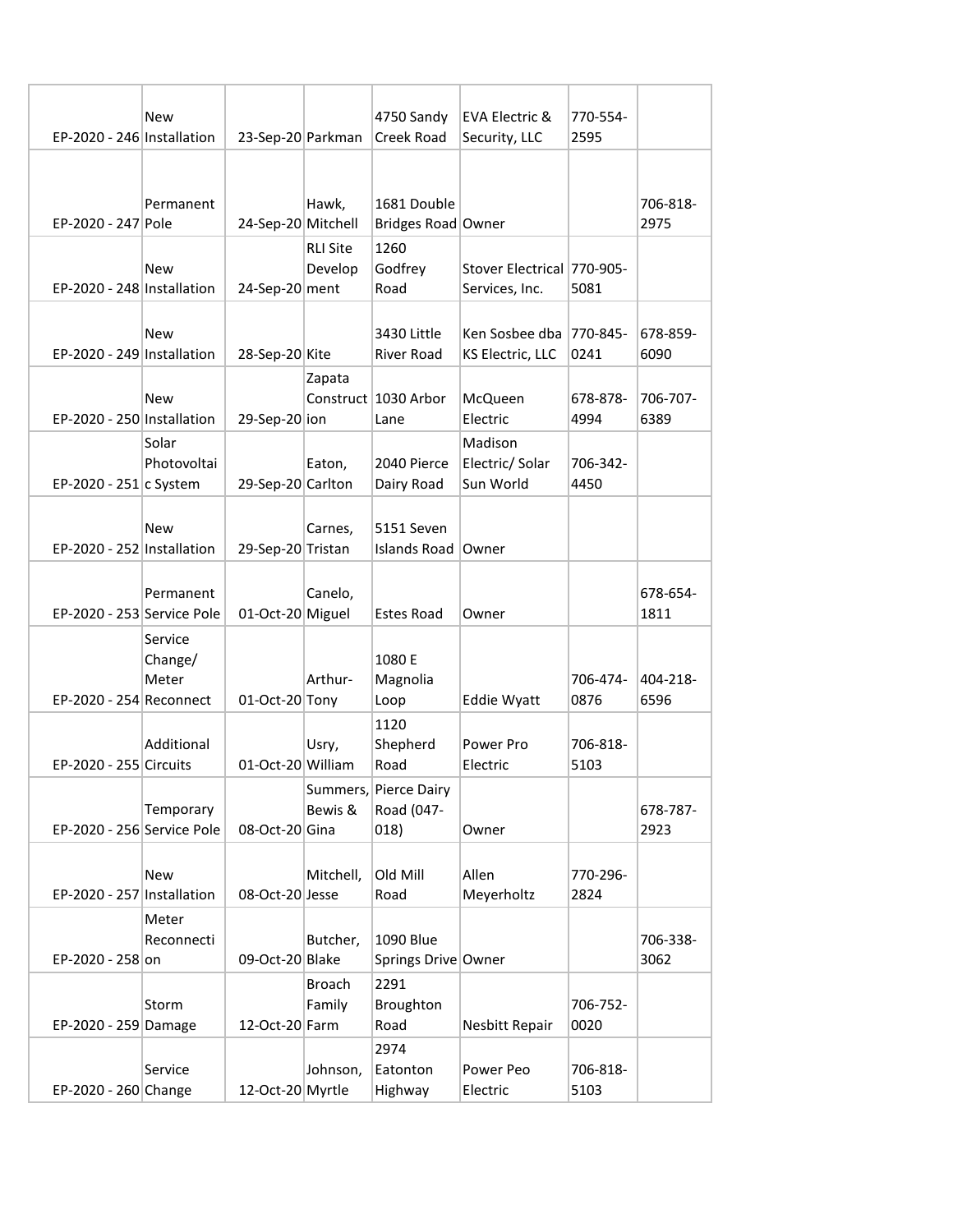| EP-2020 - 261 Circuits     | Additional          | 13-Oct-20 $ y $   | Greenwa                                  | 1181 White<br>Oak Drive    | Advanced<br>Electrical<br>Systems &<br>Solutions, LLC | 706-361-<br>3875 |                  |
|----------------------------|---------------------|-------------------|------------------------------------------|----------------------------|-------------------------------------------------------|------------------|------------------|
| EP-2020 - 262 Installation | New                 | 14-Oct-20 Elliott |                                          | 1160<br>Graham<br>Drive    | Owner                                                 |                  |                  |
|                            |                     |                   | <b>RBC</b>                               |                            |                                                       |                  |                  |
| EP-2020 - 263 Installation | New                 | 14-Oct-20 Lot 4   | Homes-                                   | 3740 Parks<br>Mill Road    | Stoddard<br>Electric, Inc.                            | 404-379-<br>5590 |                  |
|                            | New                 |                   | <b>RBC</b>                               | 3780 Parks                 | Stoddard                                              | 404-379-         |                  |
| EP-2020 - 264 Installation |                     | 14-Oct-20 Lot 2   | Homes-                                   | Mill Road                  | Electric, Inc.                                        | 5590             |                  |
| EP-2020 - 265 Installation | New                 | 14-Oct-20 Donald  | Pogue,                                   | Three Notch<br><b>RD</b>   | Totally Wired<br>Homes                                | 77056049<br>23   |                  |
| EP-2020 - 266              |                     | 15-Oct-20 Void    |                                          |                            |                                                       |                  |                  |
| EP-2020 - 267 Installation | New                 | 19-Oct-20 e       | Breedlov                                 | 251 W Dixie<br>Highway     | Stoddard<br>Electric, Inc.                            | 404-379-<br>5590 |                  |
|                            |                     |                   | Nelson,                                  |                            |                                                       |                  |                  |
| EP-2020 - 268 Installation | New                 | 19-Oct-20 Tamara  | Tyler &                                  | Road                       | 1250 Binford Hul-C Electric,<br>Inc.                  | 770-527-<br>6815 |                  |
|                            |                     |                   |                                          |                            |                                                       |                  |                  |
| EP-2020 - 269 Installation | New                 | 19-Oct-20 Jim     | Anthony,                                 | Three Notch<br>Road        | Owner                                                 |                  | 706-817-<br>2114 |
|                            | Meter<br>Reconnecti |                   |                                          | Sengstack 1401 Beaver      |                                                       |                  | 404-316-         |
| EP-2020 - 270 on           |                     |                   | 22-Oct-20, Bremen                        | Dam Road                   | Owner                                                 |                  | 4931             |
| EP-2020 - 271 Installation | New                 |                   | Rock<br>House<br>22-Oct-20 Creamery Road | 2471<br>Broughton          | Brittain Electric, 770-385-                           | 9391             | 678-729-<br>1459 |
|                            |                     |                   |                                          |                            | Inc.                                                  |                  |                  |
| EP-2020 - 272 Installation | <b>New</b>          | 26-Oct-20 Sloan   |                                          | 1101 White<br>Oak Way      | Stover Electrical 770-905-<br>Services, Inc.          | 5081             |                  |
|                            |                     |                   | AT&T-                                    | 6590                       |                                                       |                  |                  |
| EP-2020 - 273              |                     | 27-Oct-2016       | GNL0128                                  | <b>Bostwick</b><br>Highway | Ansco &<br>Associates, LLC                            | 404-508-<br>5700 |                  |
|                            |                     |                   |                                          |                            |                                                       |                  |                  |
| EP-2020 - 274 Installation | New                 | 27-Oct-20 Brett   | Collins,                                 | 2001 High<br>Shoals Road   | Shane Karrigane 678-316-<br>Electrical                | 0668             |                  |
|                            |                     |                   | Brown,                                   |                            |                                                       |                  |                  |
|                            | New                 |                   | John &                                   | <b>Pierce Dairy</b>        |                                                       |                  |                  |
| EP-2020 - 275 Installation |                     | 27-Oct-20 Susan   |                                          | Road<br>2071               | Owner                                                 |                  |                  |
|                            | New                 |                   | Elwer,                                   | Mallard                    |                                                       |                  | 706-474-         |
| EP-2020 - 276 Installation |                     | 27-Oct-20 Ryan    |                                          | Ridge Road                 | Owner                                                 |                  | 0881             |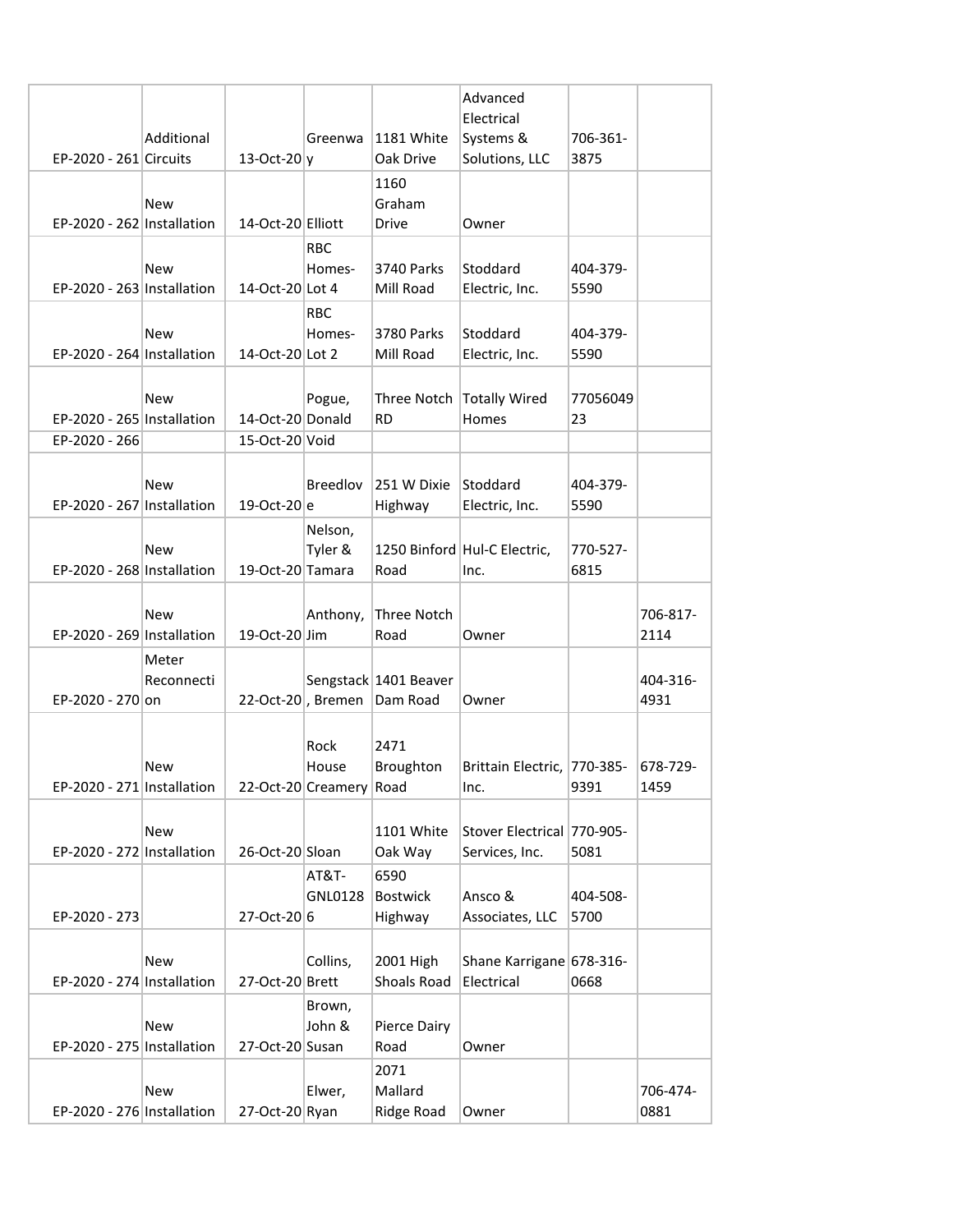| EP-2020 - 277 Installation | <b>New</b> | 28-Oct-20 Lot 6 | Alcovy<br>Builders- | 2451 Sandy<br>Creek Road | Matt Hewatt    | 770-231-<br>8688 |          |
|----------------------------|------------|-----------------|---------------------|--------------------------|----------------|------------------|----------|
|                            |            |                 |                     |                          |                |                  |          |
|                            |            |                 | Alcovy              |                          |                |                  |          |
|                            | <b>New</b> |                 | Builders-           | 2421 Sandy               |                | 770-231-         |          |
| EP-2020 - 278 Installation |            | 28-Oct-20 Lot 7 |                     | Creek Road               | Matt Hewatt    | 8688             |          |
|                            |            |                 |                     |                          |                |                  |          |
|                            | Permanent  |                 |                     | Duensing, 1130 Estes     |                |                  | 770-235- |
| EP-2020 - 279 Pole         |            |                 | 28-Oct-20 Hans Ray  | Road                     | Property owner |                  | 8495     |

HVAC

| <b>Permit Number</b>       | Mechanical<br>Consturctio<br>n Type | <b>Issue Date</b>  | Project<br>Name | Project<br><b>Address</b>               | Contractors<br>Name                | Contracto<br>rs Phone | Owners<br>Phone  |
|----------------------------|-------------------------------------|--------------------|-----------------|-----------------------------------------|------------------------------------|-----------------------|------------------|
|                            | <b>New</b>                          |                    |                 | 1339 Price                              | <b>Orozco Heating</b>              | 706-340-              |                  |
| MP-2020 - 118 Installation |                                     | 08-Sep-20 Conley   |                 | Mill Road                               | & Air                              | 0238                  |                  |
| MP-2020 - 119 Installation | <b>New</b>                          | 09-Sep-20 ion      | Zapata          | Construct 1030 Arbor<br>Lane            | Air Experts, Inc.                  | 770-787-<br>4580      |                  |
|                            |                                     |                    | <b>RLI Site</b> | 1260                                    |                                    |                       |                  |
| MP-2020 - 120 Installation | <b>New</b>                          | 10-Sep-20 ment     | Develop         | Godfrey<br>Road                         | Keith Fowler                       | 706-816-<br>5113      | 770-231-<br>6501 |
| MP-2020 - 121 Installation | <b>New</b>                          | 14-Sep-20 Birdsong |                 | 1640 Fears<br>Road                      | Owner                              |                       | 770-312-<br>9869 |
| MP-2020 - 122 Installation | <b>New</b>                          | 16-Sep-20 Usry     |                 | 1120<br>Shepherd<br>Road                | ACS                                | 478-454-<br>3059      |                  |
| MP-2020 - 124 Installation | <b>New</b>                          | 18-Sep-20 Spencer  | Tolbert,        | Road                                    | 1671 Walker D&L Heating<br>and Air | 770-423-<br>3364      |                  |
| MP-2020 - 125 Installation | <b>New</b>                          | 23-Sep-20 Parkman  |                 | 4750 Sandy<br>Creek Road                | Ultimate Air<br>Services, Inc.     | 678-906-<br>8640      |                  |
| MP-2020 - 126 Installation | <b>New</b>                          | 25-Sep-20 Two      | The Sixty       | 2761 Athens Lance White<br>Highway      | Heating & Air                      | 404-392-<br>2048      |                  |
| MP-2020 - 127 t            | Replacemen                          | 28-Sep-20 John     | Davis,          | 1890<br>Apalachee<br><b>Woods Trail</b> | Pro-Tech Air                       | 706-453-<br>2400      | 972-814-<br>5981 |
| MP-2020 - 128 Installation | <b>New</b>                          | 28-Sep-20 Dustin   | Sweat,          | 3441<br>Fairplay<br>Road                | Air Experts, Inc.                  | 770-787-<br>4580      |                  |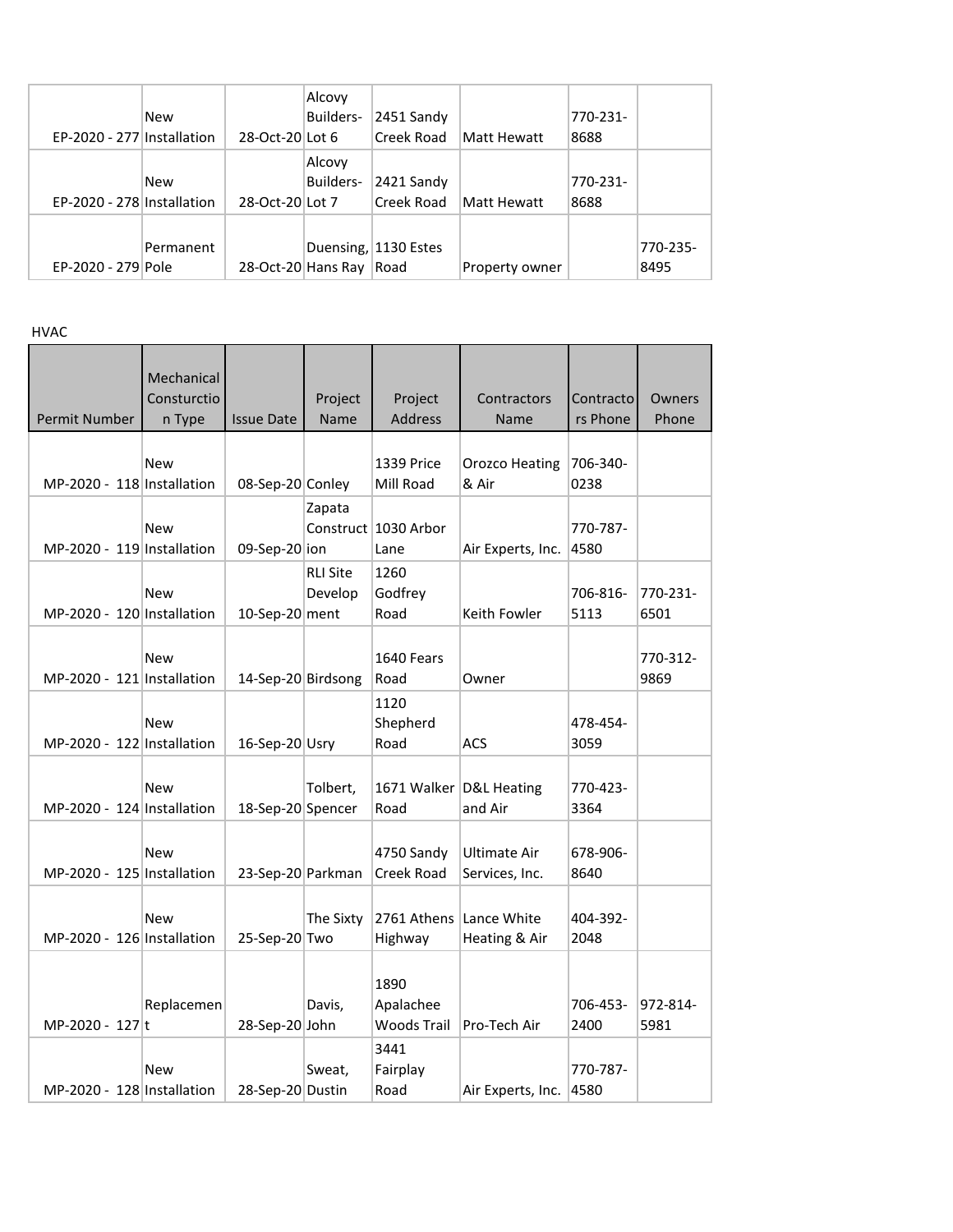|                            | Replacemen |                   | Ward,      | 1091 Ponder Cool Air    |                              | 770-266- |            |
|----------------------------|------------|-------------------|------------|-------------------------|------------------------------|----------|------------|
| MP-2020 - 129 t            |            | 28-Sep-20 Lakisha |            | Pines Road              | Mechanical                   | 5247     |            |
|                            |            |                   |            |                         | <b>Wesley Berg</b>           |          |            |
|                            | Replacemen |                   | Burleson,  | 2921 Dixie              | Heating and Air, $678-614$ - |          | 404-323-   |
| MP-2020 - 130 t            |            | 28-Sep-20 Alison  |            | Highway                 | Inc.                         | 1650     | 5423       |
|                            |            |                   |            |                         |                              |          |            |
|                            | New        |                   |            | 1011 White              |                              | 478-454- |            |
| MP-2020 - 131 Installation |            | 29-Sep-20 Sloan   |            | Oak Way                 | ACS                          | 3059     |            |
|                            |            |                   |            |                         |                              |          |            |
|                            | New        |                   | Ricks,     | 1200<br>Godfrey         | Extreme<br>Comfort           | 770-617- | 404-787-   |
| MP-2020 - 132 Installation |            | 29-Sep-20 Chris   |            | Road                    | Heating and Air              | 3090     | 6979       |
|                            |            |                   |            |                         |                              |          |            |
|                            | New        |                   | Carnes,    | 5151 Seven              |                              |          |            |
| MP-2020 - 134 Installation |            | 30-Sep-20 Tristan |            | Islands Road            | Owner                        |          |            |
|                            |            |                   |            | 158                     |                              |          |            |
|                            | New        |                   | Elgen      | McDonnoug               | Mayfield &                   | 770-464- | (770) 527- |
| MP-2020 - 135 Installation |            | 01-Oct-20 Homes   |            | h Street                | Poole HVAC                   | 3287     | 6704       |
|                            |            |                   |            |                         |                              |          |            |
|                            | New        |                   | Barlow,    | 3551 Clack              |                              | 770-787- |            |
| MP-2020 - 136 Installation |            | 05-Oct-20 Brian   |            | Road                    | Air Experts, Inc.            | 4580     |            |
|                            |            |                   |            |                         |                              |          |            |
|                            | New        |                   | Mitchell,  | Old Mill                | Lance White                  | 404-395- |            |
| MP-2020 - 137 Installation |            | 08-Oct-20 Jesse   |            | Road                    | Heating & AC                 | 2048     |            |
|                            |            |                   |            | 1020                    | <b>Wesley Berg</b>           |          |            |
|                            | New        |                   | Cole,      | Waterford               | Heating and Air, $678-614$ - |          | 770-714-   |
| MP-2020 - 138 Installation |            | 13-Oct-20 Mollie  |            | Court                   | Inc.                         | 1650     | 6879       |
|                            |            |                   |            | 1160                    |                              |          |            |
|                            | New        |                   |            | Graham                  |                              |          |            |
| MP-2020 - 139 Installation |            | 14-Oct-20 Elliott |            | Drive                   |                              |          |            |
|                            |            |                   |            | 1110                    |                              |          |            |
|                            | New        |                   | Beck,      | Graham                  | J.M.I. Services,             | 770-389- |            |
| MP-2020 - 140 Installation |            | 14-Oct-20 George  |            | <b>Drive</b>            | Inc.                         | 5073     |            |
|                            |            |                   |            | 2947                    |                              |          |            |
|                            | <b>New</b> |                   | Johnson,   | Eatonton                | Air Conditioning 770-736-    |          |            |
| MP-2020 - 141 Installation |            | 16-Oct-20 Myrtle  |            | Hwy                     | Specialist, Inc.             | 8253     |            |
|                            |            |                   | <b>RBC</b> |                         |                              | 478-454- |            |
| MP-2020 - 142 Installation | New        | 19-Oct-20 Lot 2   | Homes-     | 3780 Parks<br>Mill Road | ACS                          | 3059     |            |
|                            |            |                   | <b>RBC</b> |                         |                              |          |            |
|                            | <b>New</b> |                   | Homes-     | 3740 Parks              |                              | 478-454- |            |
| MP-2020 - 143 Installation |            | 19-Oct-20 Lot 4   |            | Mill Road               | <b>ACS</b>                   | 3059     |            |
|                            |            |                   | Shannon    |                         |                              |          |            |
|                            | New        |                   |            | Construct 1020 2nd      |                              | 478-454- |            |
| MP-2020 - 144 Installation |            | 19-Oct-20 ion     |            | Street                  | ACS                          | 3059     |            |
|                            |            |                   |            |                         |                              |          |            |
|                            | Replacemen |                   | Greenwa    | 1181 White              | Wilson Bryant                | 706-485- |            |
| MP-2020 - 145 t            |            | $21-Oct-20$       |            | Oak Way                 | A/C                          | 5456     |            |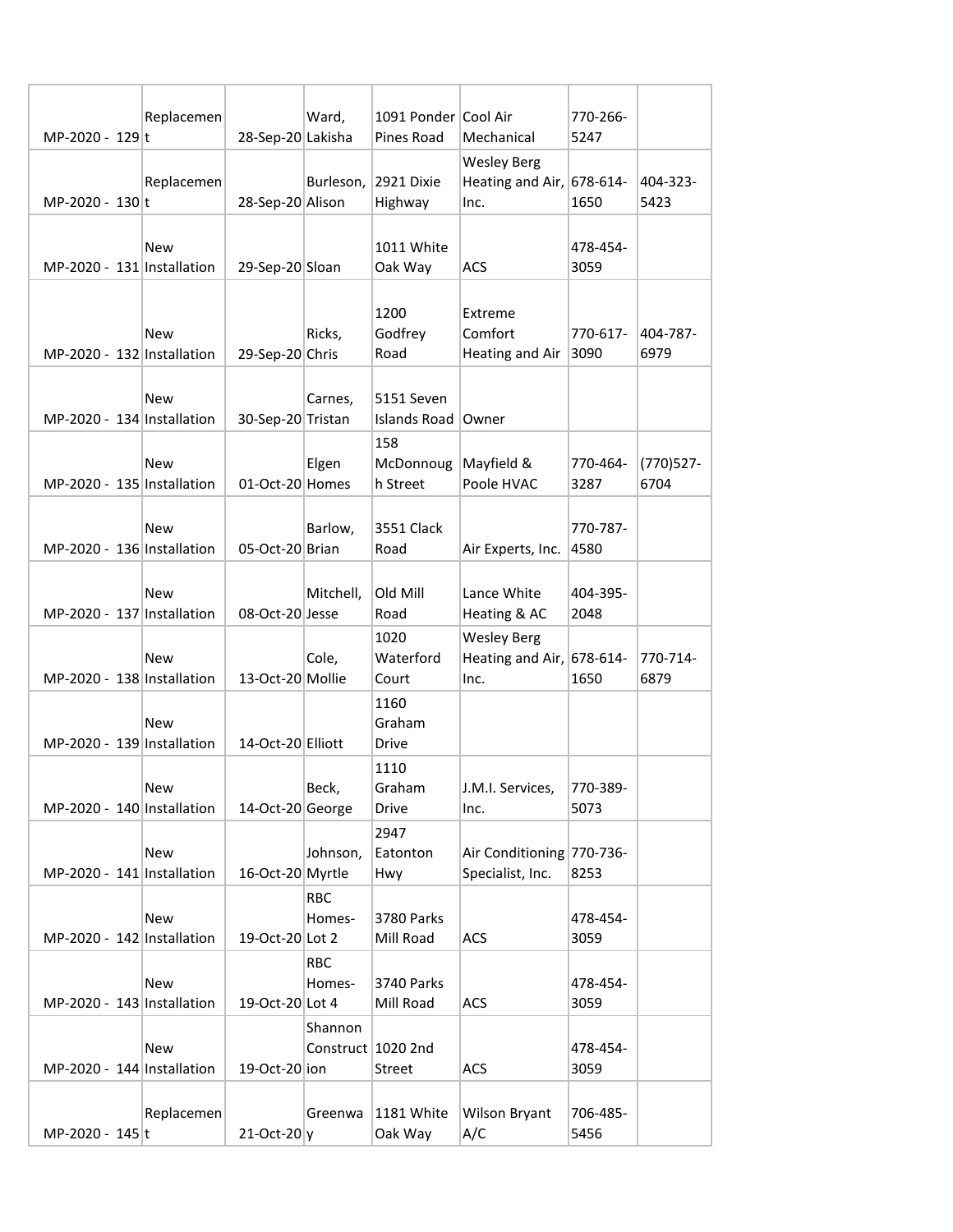|                            |            |                   | West            |             |                           |          |          |
|----------------------------|------------|-------------------|-----------------|-------------|---------------------------|----------|----------|
|                            | <b>New</b> |                   | Morgan          | 6360 Dixie  | Wilson Bryant             | 706-485- |          |
| MP-2020 - 146 Installation |            | 23-Oct-20 Storage |                 | Highway     | AC                        | 5456     |          |
|                            |            |                   |                 |             |                           |          |          |
|                            |            |                   | New Leaf $1440$ |             |                           |          |          |
|                            | <b>New</b> |                   | Homes-          |             | Westminster Wilson Bryant | 706-485- |          |
| MP-2020 - 147 Installation |            | 26-Oct-20 Lot 96  |                 | Way         | AC                        | 5456     |          |
|                            |            |                   |                 |             |                           |          |          |
|                            |            |                   |                 |             |                           |          |          |
|                            |            |                   |                 |             | Air Conditioning          |          |          |
|                            | <b>New</b> |                   | Collins,        | 2001 High   | Service-Denver            | 770-532- |          |
| MP-2020 - 148 Installation |            | 27-Oct-20 Brett   |                 | Shoals Road | <b>JW Armour</b>          | 0731     |          |
|                            |            |                   |                 |             |                           |          |          |
|                            | <b>New</b> |                   | Gardner,        | 1861 Clack  |                           | 770-231- | 678-409- |
| MP-2020 - 149 Installation |            |                   |                 | Road        | Briscoe Air, LLC          | 0907     | 2586     |
|                            |            | 27-Oct-20 Ginger  |                 |             |                           |          |          |
|                            |            |                   | Alcovy          |             |                           |          |          |
|                            | <b>New</b> |                   | Builders-       | 2451 Sandy  | <b>Tony Beck</b>          | 770-466- |          |
| MP-2020 - 150 Installation |            | 28-Oct-20 Lot 6   |                 | Creek Road  | Heating & AC              | 2924     |          |
|                            |            |                   | Alcovy          |             |                           |          |          |
|                            | <b>New</b> |                   | Builders-       | 2421 Sandy  | <b>Tony Beck</b>          | 770-466- |          |
| MP-2020 - 151 Installation |            | 28-Oct-20 Lot 7   |                 | Creek Road  | Heating & AC              | 2924     |          |
|                            |            |                   |                 |             |                           |          |          |
|                            |            |                   | Pendergr        |             | Campbell's                |          |          |
|                            | Replacemen |                   | aft,            | 1030 Devon  | Custom Heating 706-342-   |          |          |
| MP-2020 - 152 t            |            | 29-Oct-20 Kathie  |                 | Drive       | & Air, LLC                | 0425     |          |
|                            |            |                   |                 |             |                           |          |          |

## Plumbing

| Permit Number             | Occupancy<br><b>Type</b> | <b>Issue Date</b>  | Project<br><b>Name</b> | Project<br><b>Address</b> | Contractors<br><b>Name</b> | Contracto<br>rs Phone | Owners<br>Phone |
|---------------------------|--------------------------|--------------------|------------------------|---------------------------|----------------------------|-----------------------|-----------------|
|                           |                          |                    |                        | Hightower                 | WYCO                       | 770-483-              |                 |
| PP-2020 - 108 Residential |                          | 08-Sep-20 Miles    |                        | Road                      | Plumbing, LLC              | 8564                  |                 |
|                           |                          |                    |                        | 2540 Parks                | Yes Plumbing               | 706-474-              |                 |
| PP-2020 - 109 Residential |                          | 08-Sep-20 Misuraca |                        | Mill Road                 | Co                         | 0530                  |                 |
|                           |                          |                    |                        | 1339 Price                | McCart                     | 770-466-              |                 |
| PP-2020 - 110 Residential |                          | 08-Sep-20 Conley   |                        | Mill Road                 | Plumbing, Inc.             | 1057                  |                 |
|                           |                          |                    | Zapata                 |                           |                            |                       |                 |
|                           |                          |                    |                        | Construct 1030 Arbor      | McCart                     | 770-466-              |                 |
| PP-2020 - 111 Residential |                          | 09-Sep-20 ion      |                        | Lane                      | Plumbing, Inc.             | 1057                  |                 |
|                           |                          |                    | Boles,                 | 2010 Riden                | Owner/ Knight              |                       | 706-818-        |
| PP-2020 - 112 Residential |                          | 11-Sep-20 Terry    |                        | Road                      | Plumbing                   |                       | 8609            |
|                           |                          |                    |                        | 1640 Fears                |                            |                       | 770-312-        |
| PP-2020 - 113 Residential |                          | 14-Sep-20 Birdsong |                        | Road                      | Owner                      |                       | 9869            |
|                           |                          |                    |                        | 1310                      |                            |                       |                 |
|                           |                          |                    | Clay,                  | Godfrey                   |                            |                       |                 |
| PP-2020 - 115 Residential |                          | 21-Sep-20 Scott    |                        | Road                      | Owner                      |                       |                 |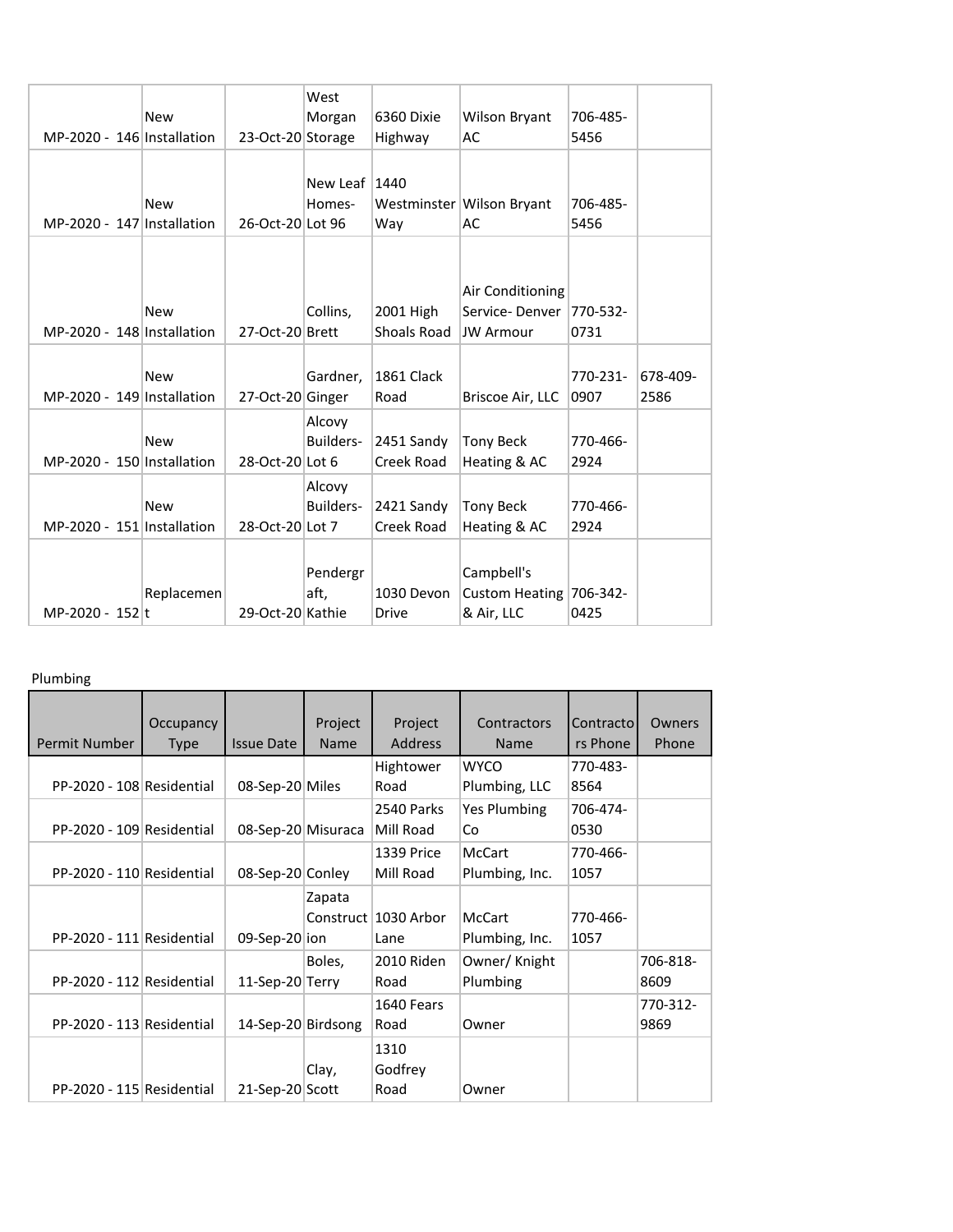|                           |                    |                      | 2969 Doster   Matt Davis           |                                 | 404-391-         |                  |
|---------------------------|--------------------|----------------------|------------------------------------|---------------------------------|------------------|------------------|
| PP-2020 - 116 Residential | 22-Sep-20 Farmer   |                      | Road                               | Plumbing                        | 1679             |                  |
|                           |                    |                      | 1200                               |                                 |                  |                  |
| PP-2020 - 117 Residential |                    | Ricks,               | Godfrey<br>Road                    | <b>McCart</b>                   | 770-466-<br>1057 |                  |
|                           | 23-Sep-20 Carmen   |                      |                                    | Plumbing, Inc.                  |                  |                  |
|                           |                    |                      | 4750 Sandy                         | David Millwood, 404-416-        |                  |                  |
| PP-2020 - 118 Residential | 23-Sep-20 Parkman  |                      | Creek Road                         | Sr.                             | 8360             |                  |
|                           |                    |                      |                                    |                                 |                  |                  |
| PP-2020 - 121 Residential | 30-Sep-20 Tristan  | Carnes,              | 5151 Seven<br>Islands Road   Onwer |                                 |                  |                  |
|                           |                    |                      |                                    |                                 |                  |                  |
|                           |                    | Ariola,              | 1051                               |                                 |                  |                  |
| PP-2020 - 122 Residential | 02-Oct-20 Courtney | Cody &               | Peppers<br>Road                    | <b>Willie Calvin</b><br>Colbert | 706-540-<br>6772 | 706-424-<br>2774 |
|                           |                    |                      |                                    |                                 |                  |                  |
|                           |                    |                      | 1940                               | Kenneth Lamar-                  |                  |                  |
| PP-2020 - 123 Residential |                    | Jesel,               | Prospect<br>Road                   | <b>KLP Plumbing</b>             | 678-951-         |                  |
|                           | 05-Oct-20 Kelly    | Mitchell,            | Old Mill                           | Solutions                       | 5496<br>706-318- |                  |
| PP-2020 - 124 Residential | 08-Oct-20 Jesse    |                      | Road                               | Chris Wilkins                   | 3898             |                  |
|                           |                    |                      | 1160                               |                                 |                  |                  |
| PP-2020 - 125 Residential | 14-Oct-20 Elliott  |                      | Graham<br>Drive                    | Owner                           |                  |                  |
|                           |                    | <b>RBC</b>           |                                    |                                 |                  |                  |
|                           |                    | Homes-               | 3780 Parks                         | McCart                          | 770-466-         |                  |
| PP-2020 - 126 Residential | 14-Oct-20 Lot 2    |                      | Mill Road                          | Plumbing, Inc.                  | 1057             |                  |
|                           |                    | <b>RBC</b><br>Homes- | 3740 Parks                         | McCart                          | 770-466-         |                  |
| PP-2020 - 127 Residential | 14-Oct-20 Lot 4    |                      | Mill Road                          | Plumbing, Inc.                  | 1057             |                  |
|                           |                    | ΖF                   |                                    |                                 |                  |                  |
| PP-2020 - 128 Residential | 15-Oct-20 Road     | Cochran              | Cochran<br>Road                    | Gaddy<br>Construction           | 678-656-<br>7000 |                  |
|                           |                    |                      |                                    | Georgia                         |                  |                  |
|                           |                    | Greenwa              | 1181 White                         | Plumbing Pros,                  | 678-449-         |                  |
| PP-2020 - 129 Residential | $20$ -Oct-20 $ v $ |                      | Oak Way                            | LLC                             | 5536             |                  |
|                           |                    |                      |                                    | Mitchell                        |                  |                  |
|                           |                    | Collins,             | 2001 High                          | Dunagan<br>Plumbing             | 678-617-         |                  |
| PP-2020 - 130 Residential | 27-Oct-20 Brett    |                      | Shoals Road                        | Company, Inc.                   | 4477             |                  |
|                           |                    |                      | 1081                               |                                 |                  |                  |
| PP-2020 - 131 Residential | 27-Oct-20 Brandon  | Pelfrey,             | Rehoboth<br>Road                   | <b>Scott Miley</b>              | 706-614-<br>5536 | 678-878-<br>6987 |
|                           |                    | Brown,               |                                    |                                 |                  |                  |
|                           |                    | John &               | Pierce Dairy                       |                                 |                  |                  |
| PP-2020 - 132 Residential | 27-Oct-20 Susan    |                      | Road                               | Owner                           |                  |                  |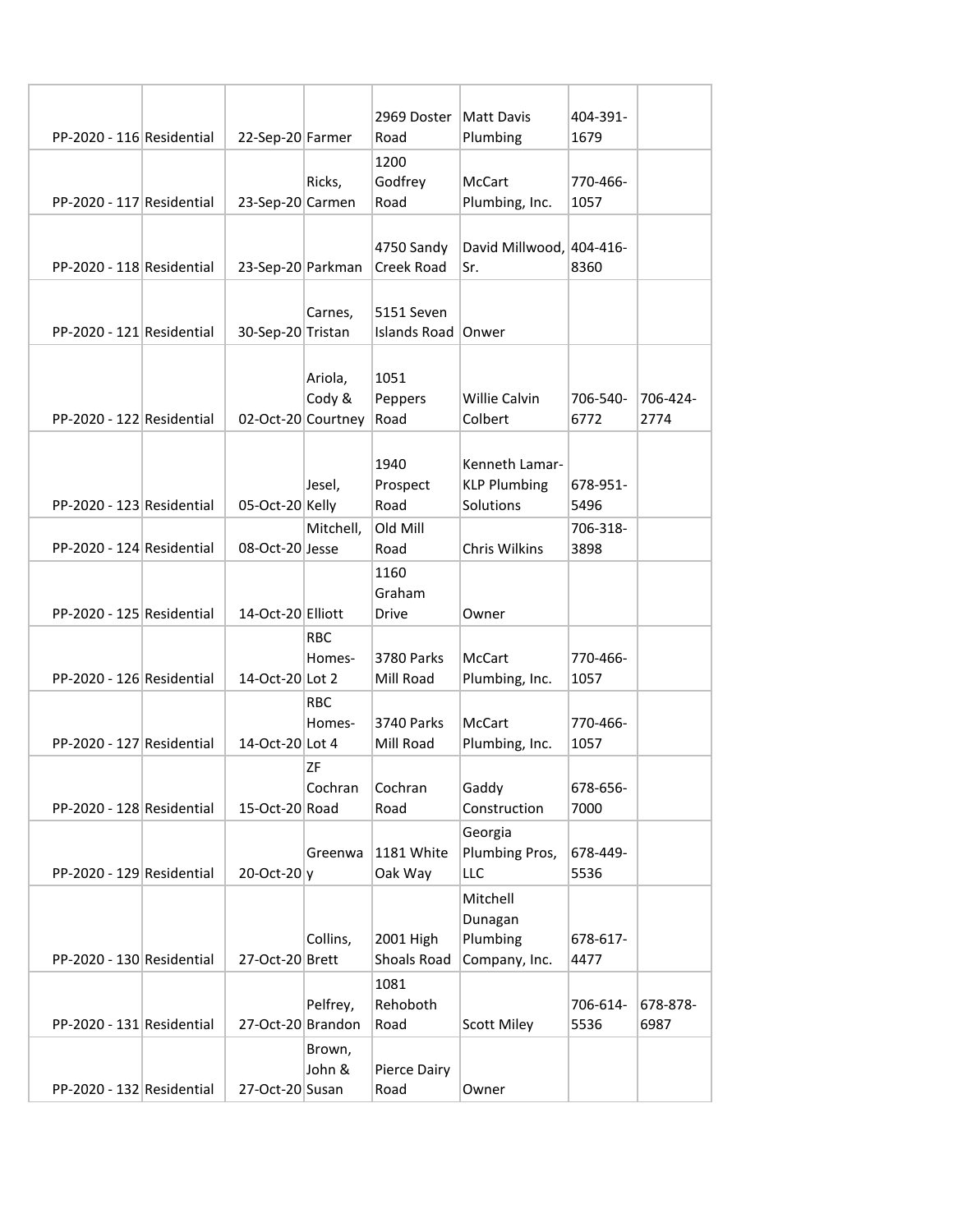|                           |                        | Alcovy    |                     |                |             |          |
|---------------------------|------------------------|-----------|---------------------|----------------|-------------|----------|
|                           |                        | Builders- | 2451 Sandy          | McCart         | 770-466-    |          |
| PP-2020 - 133 Residential | 28-Oct-20 Lot 6        |           | Creek Road          | Plumbing, Inc. | 1057        |          |
|                           |                        | Alcovy    |                     |                |             |          |
|                           |                        | Builders- | 2421 Sandy          | McCart         | 770-466-    |          |
| PP-2020 - 134 Residential | 28-Oct-20 Lot 7        |           | Creek Road          | Plumbing, Inc. | 1057        |          |
|                           |                        |           |                     | Randy Bryan-   |             |          |
|                           |                        | Levity    | <b>Indian Creek</b> | Bryan's Home   | $(706)717-$ |          |
| PP-2020 - 135 Residential | 30-Oct-20 Farms        |           | Road                | Repair         | 9408        |          |
|                           |                        |           |                     |                |             |          |
|                           |                        |           | 1380                |                |             |          |
|                           |                        | Mckenze   | Apalachee           |                |             | 678-689- |
| PP-2020 - 136 Residential | $30$ -Oct-20 v, Justin |           | Woods Trail         | Owner          |             | 4832     |

Pool

|                | <b>Issue Date</b>  | Project<br>Name | Project        | Cost of                | Contractor<br>Name                             | Contracto<br>r Phone | Owner<br>Phone                    |
|----------------|--------------------|-----------------|----------------|------------------------|------------------------------------------------|----------------------|-----------------------------------|
| Permit Number  |                    |                 | Address        | Construction           |                                                |                      |                                   |
|                |                    |                 | 3251           |                        |                                                |                      |                                   |
| Pool-2020 -037 | 10-Sep-20 Mark     | Accetturo,      | Doster<br>Road |                        | <b>Tiger Shark</b><br>\$60,000.00 Pools & Spas | 5377                 | $(678)$ 334- $(706)$ 319-<br>2755 |
|                |                    |                 | 1081           |                        |                                                |                      |                                   |
|                |                    | Pelfrey,        | Rehoboth       |                        |                                                |                      | $(770)$ 831- $(678)$ 878-         |
| Pool-2020 -038 | 16-Sep-20 Brandon  |                 | Road           |                        | \$50,000.00 Neptune Pool                       | 5415                 | 6987                              |
|                |                    |                 |                |                        |                                                |                      |                                   |
|                |                    | Bryan,          | 2251           |                        | Tallman Pools/                                 |                      |                                   |
|                |                    | Mark &          | Doster         |                        | Hometown                                       |                      | $(770)$ 843- $(770)$ 617-         |
| Pool-2020 -039 | 24-Sep-20 Kristy   |                 | Road           |                        | \$50,000.00 Pools & Spas                       | 6332                 | 7057                              |
|                |                    |                 |                |                        |                                                |                      |                                   |
|                |                    | Pope,           | 1140 2nd       |                        |                                                | $(478)$ 251-         |                                   |
| Pool-2020 -040 | 28-Sep-20 Christy  |                 | Street         |                        | \$40,000.00 Pamlico Pools                      | 4213                 |                                   |
|                |                    |                 | 2450           |                        |                                                |                      |                                   |
|                |                    | Hibbard,        | Prospect       |                        | <b>Tiger Shark</b>                             |                      | (770) 652-                        |
| Pool-2020 -041 | 30-Sep-20 Scott    |                 | Road           |                        | \$40,000.00 Pools & Spa                        |                      | 1803                              |
|                |                    |                 | 1010           |                        |                                                |                      |                                   |
|                |                    | Hook,           | Riverwalk      |                        | <b>Metro Pools</b>                             |                      | $(678) 761 - (770) 363 -$         |
| Pool-2020 -042 | 01-Oct-20 Cheryl   |                 | Road           | \$30,000.00 and Patios |                                                | 4399                 | 3994                              |
|                |                    |                 | 2150           |                        |                                                |                      |                                   |
|                |                    | Paschal,        | Enterpris      |                        | <b>Charles Miller</b>                          |                      | (478) 457- (706) 474-             |
| Pool-2020 -043 | 01-Oct-20 Michelle |                 | e Road         |                        | \$70,000.00 and Company                        | 5150                 | 3369                              |
|                |                    |                 | 1961           |                        |                                                |                      |                                   |
|                |                    |                 | Sandy          |                        |                                                |                      |                                   |
|                |                    | Hawkins,        | Creek          |                        | White's Pools,                                 |                      | $(678)$ 898- $(706)$ 474-         |
| Pool-2020 -044 | 13-Oct-20 Lissa    |                 | Road           | \$30,000.00 Inc.       |                                                | 9539                 | 7289                              |